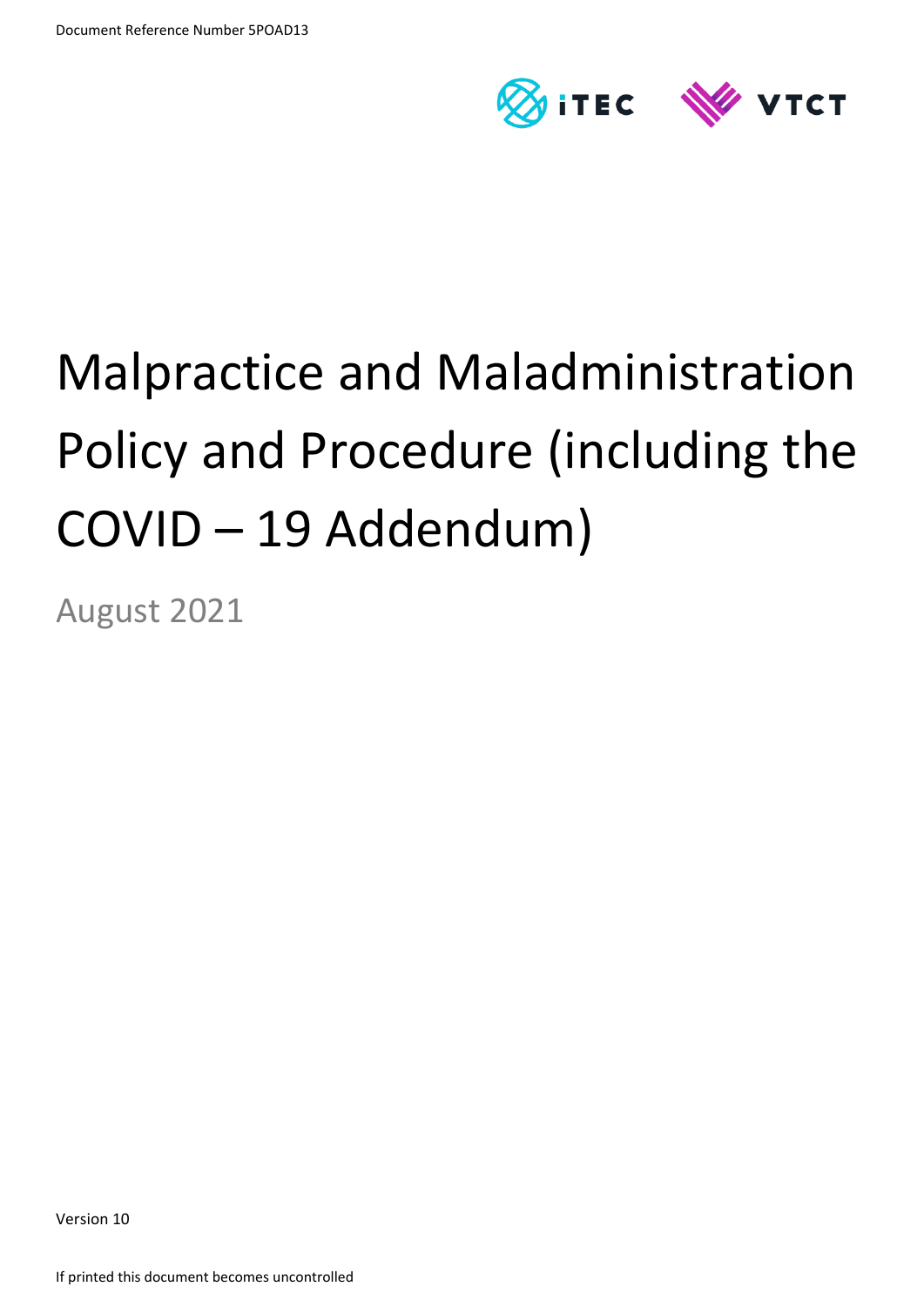

# **Contents**

| 1.     |        |    |                                                                                                              |              |  |  |
|--------|--------|----|--------------------------------------------------------------------------------------------------------------|--------------|--|--|
|        | 1.1.   |    |                                                                                                              |              |  |  |
|        | 1.2.   |    |                                                                                                              |              |  |  |
|        | 1.3.   |    |                                                                                                              |              |  |  |
|        | 1.3.1. |    |                                                                                                              |              |  |  |
|        | 1.3.2. |    |                                                                                                              |              |  |  |
| 1.3.3. |        |    |                                                                                                              |              |  |  |
|        | 1.4.   |    |                                                                                                              |              |  |  |
| 1.4.1. |        |    |                                                                                                              |              |  |  |
|        | 1.4.2. |    |                                                                                                              |              |  |  |
|        | 1.5.   |    |                                                                                                              |              |  |  |
|        | 1.5.1. |    |                                                                                                              |              |  |  |
| 2.     |        |    |                                                                                                              |              |  |  |
|        | 2.1.   |    |                                                                                                              |              |  |  |
|        | 2.1.1. |    |                                                                                                              |              |  |  |
|        | 2.1.2. |    |                                                                                                              |              |  |  |
|        | 2.1.3. |    |                                                                                                              |              |  |  |
|        | 2.1.4. |    |                                                                                                              |              |  |  |
|        | 2.1.5. |    |                                                                                                              |              |  |  |
|        | 2.1.6. |    |                                                                                                              |              |  |  |
|        | 2.1.7. |    |                                                                                                              |              |  |  |
|        | 2.1.8. |    |                                                                                                              |              |  |  |
|        | 2.2.   |    | Process for dealing with suspected or actual case of malpractice or maladministration 11                     |              |  |  |
|        | 2.3.   |    |                                                                                                              |              |  |  |
|        | 2.4.   | 15 | Process for dealing with an appeal against a decision or action relating to malpractice or maladministration |              |  |  |
| 3.     |        |    |                                                                                                              |              |  |  |
|        | 3.1.   |    |                                                                                                              |              |  |  |
|        | 3.2.   |    |                                                                                                              |              |  |  |
| 4.     |        |    |                                                                                                              |              |  |  |
|        | 4.1.   |    |                                                                                                              |              |  |  |
|        | 4.2.   |    |                                                                                                              |              |  |  |
|        |        |    | Malpractice and Maladministration Policy and Procedure_v10 August 2021                                       | Page 2 of 22 |  |  |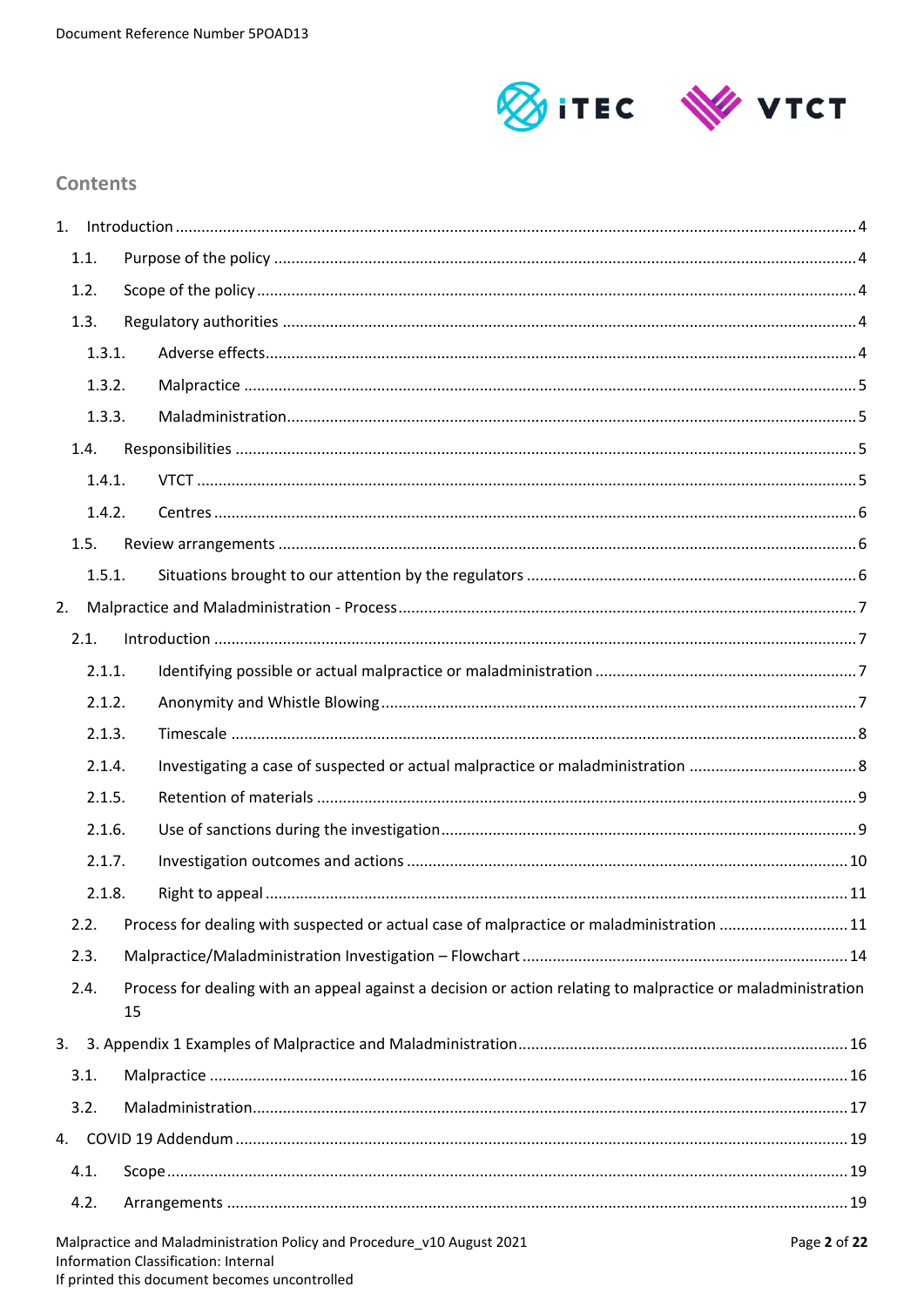

| 4.3. |  |  |  |
|------|--|--|--|
|------|--|--|--|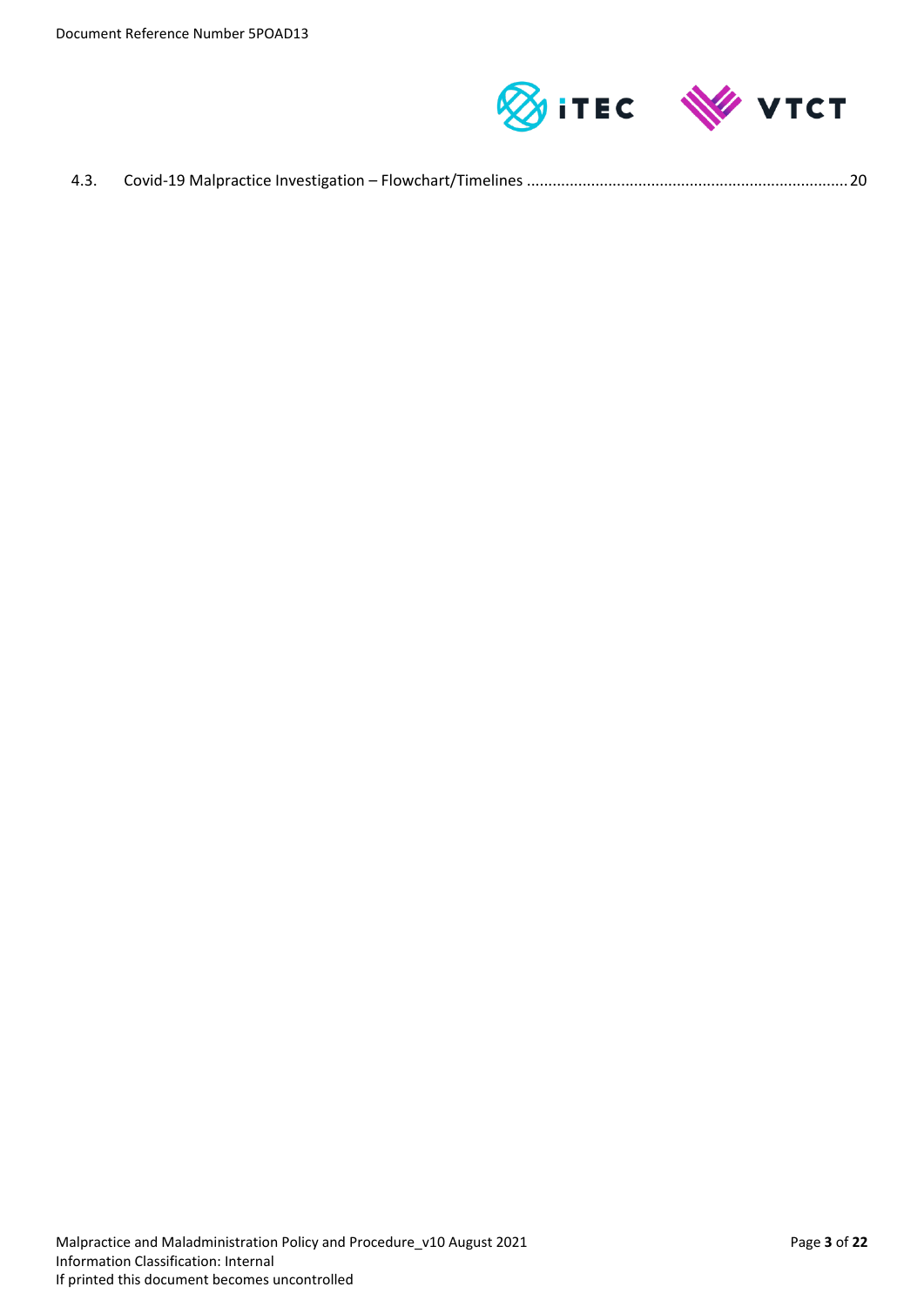

# <span id="page-3-0"></span>**1. Introduction**

# <span id="page-3-1"></span>**1.1. Purpose of the policy**

This policy provides definitions of malpractice and maladministration and sets out information about the procedures which all centres approved to offer VTCT and ITEC qualifications, must follow for reporting and dealing with any suspected or actual cases of malpractice or maladministration.

VTCT publishes this policy, procedures and process flowchart on its website, to support all parties involved in the handling of suspected or actual instances of malpractice or maladministration, by providing a framework for investigating and dealing with such instances in an effective and consistent manner.

This document sets out the process for investigating suspected or actual cases of malpractice or maladministration. It should be read in conjunction with the following related policies and procedures:

- Centre Agreement;
- Plagiarism, Collusion and Cheating Policy;
- External Whistleblowing Policy and Procedure;
- Sanctions Policy;
- Adverse Effects and Investigations;
- Conflict of Interest Policy and Procedures;
- Enquiries and Appeals Policy;
- Withdrawal of Approval Policy;

# <span id="page-3-2"></span>**1.2. Scope of the policy**

The Malpractice and Maladministration Policy and Procedures apply to all VTCT and ITEC qualifications. This policy is provided for the use of VTCT and ITEC customers, being learners who are taking or have taken VTCT and ITEC assessments, and personnel with responsibilities for managing, delivering, assessing and quality assuring qualifications in VTCT and ITEC approved centres, who suspect or become aware that malpractice or maladministration has occurred. It is also provided for awarding organisation personnel who suspect or become aware that malpractice or maladministration has occurred.

## <span id="page-3-3"></span>**1.3. Regulatory authorities**

This policy addresses the requirements of the relevant regulatory authorities' criteria.

### <span id="page-3-4"></span>**1.3.1. Adverse effects**

Attention is drawn to VTCT's obligations to consider risks caused by adverse effects, defined as an act, omission, event, incident or circumstance that gives rise to prejudice to learners or potential learners or adversely affects:

 the ability of the awarding organisation to undertake the development, delivery or award of qualifications in accordance with regulatory requirements.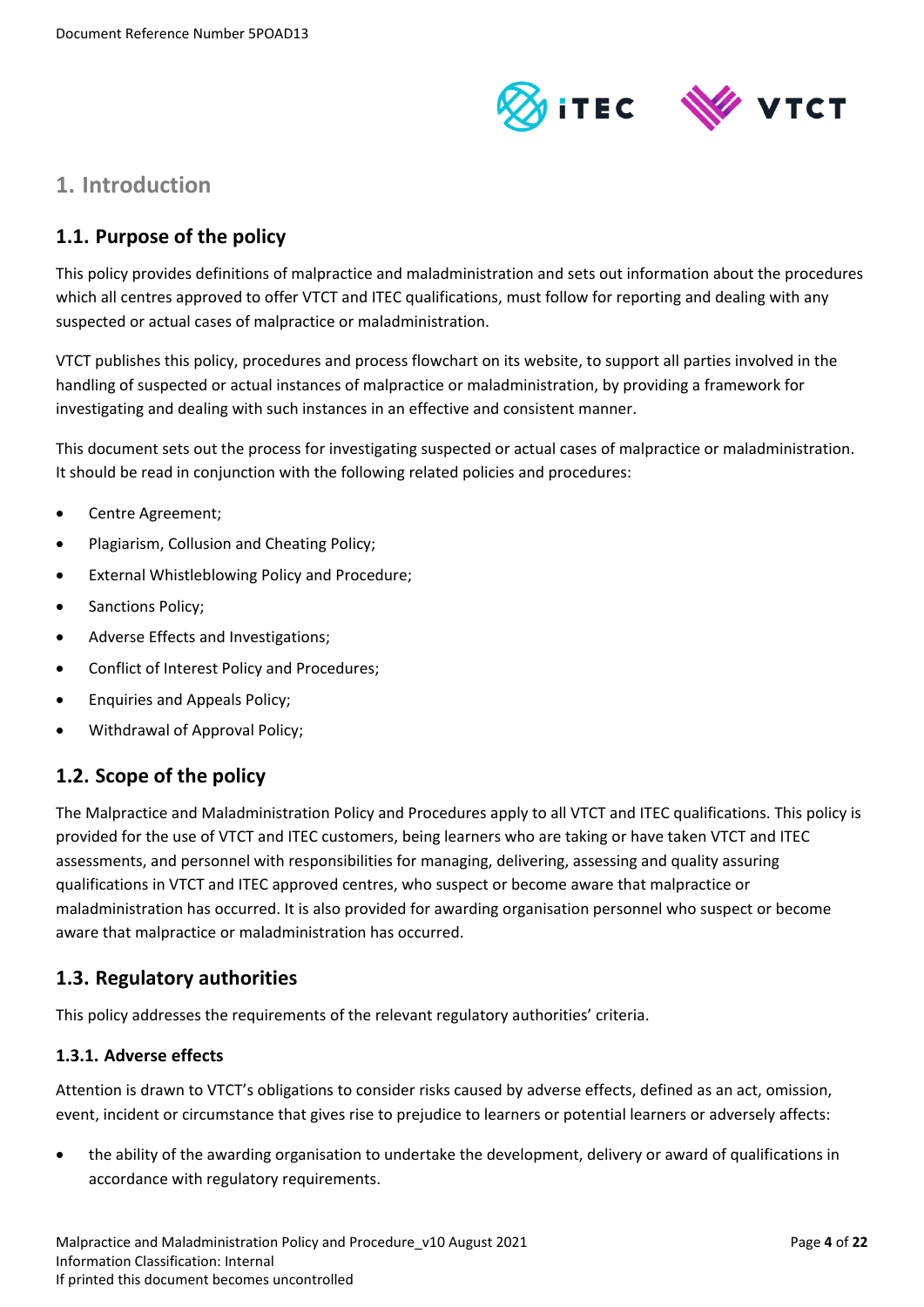

 the standards of qualifications which the awarding organisation makes available or proposes to make available, or public confidence in qualifications.

#### <span id="page-4-0"></span>**1.3.2. Malpractice**

Malpractice is the term used for any action, activity, neglect, default or other practice which deliberately contravenes regulations and compromises the integrity of the internal or external assessment process, the validity of results and/or certificates or the reputation and credibility of VTCT or the wider qualification community.

Malpractice has serious implications for the centre and learners and is always treated very seriously by VTCT.

Malpractice may include a range of issues, from the deliberate failure to maintain appropriate records or systems to the deliberate falsification of records. In this policy, this term also covers misconduct and forms of unnecessary discrimination or bias towards certain groups of learners.

#### <span id="page-4-1"></span>**1.3.3. Maladministration**

Maladministration is any activity, neglect, default or other practice that results in non-compliance with VTCT's requirements or any other applicable requirements and includes the application of persistent mistakes or poor administration within a centre. All approved centres are expected to maintain adequate systems and procedures and ensure that staff understand them and adhere to them always. Recurrent maladministration constitutes malpractice and will be treated as such.

A list of examples of malpractice and maladministration is included as appendix 1. It should be noted that this list is not exhaustive.

## <span id="page-4-2"></span>**1.4. Responsibilities**

### <span id="page-4-3"></span>**1.4.1. VTCT**

VTCT is responsible for ensuring that all related investigations are conducted by individuals who:

- have no personal interest in the issue;
- have appropriate competence

VTCT personnel are required to follow the related procedures to deal with cases of suspected and/or actual malpractice and maladministration as effectively as possible.

VTCT will be responsible for ensuring that investigations are carried out in a prompt and effective manner and in accordance with the procedures in this policy. VTCT will allocate a suitable member of staff (e.g. a member of VTCT's Quality Assurance Team) to lead the investigation of a case, establish if malpractice or maladministration has occurred, and review any supporting evidence received or gathered by VTCT.

It is essential for VTCT to meet its obligations relating to notification of adverse effects to the regulators, including suspected cases of malpractice and maladministration. It may be required to include this in the Annual Statement of Compliance. (See 1.3.1).

Where the allegation may affect another awarding organisation and their provision, VTCT will inform that awarding body in accordance with regulatory requirements, and/or seek to undertake a joint investigation with the awarding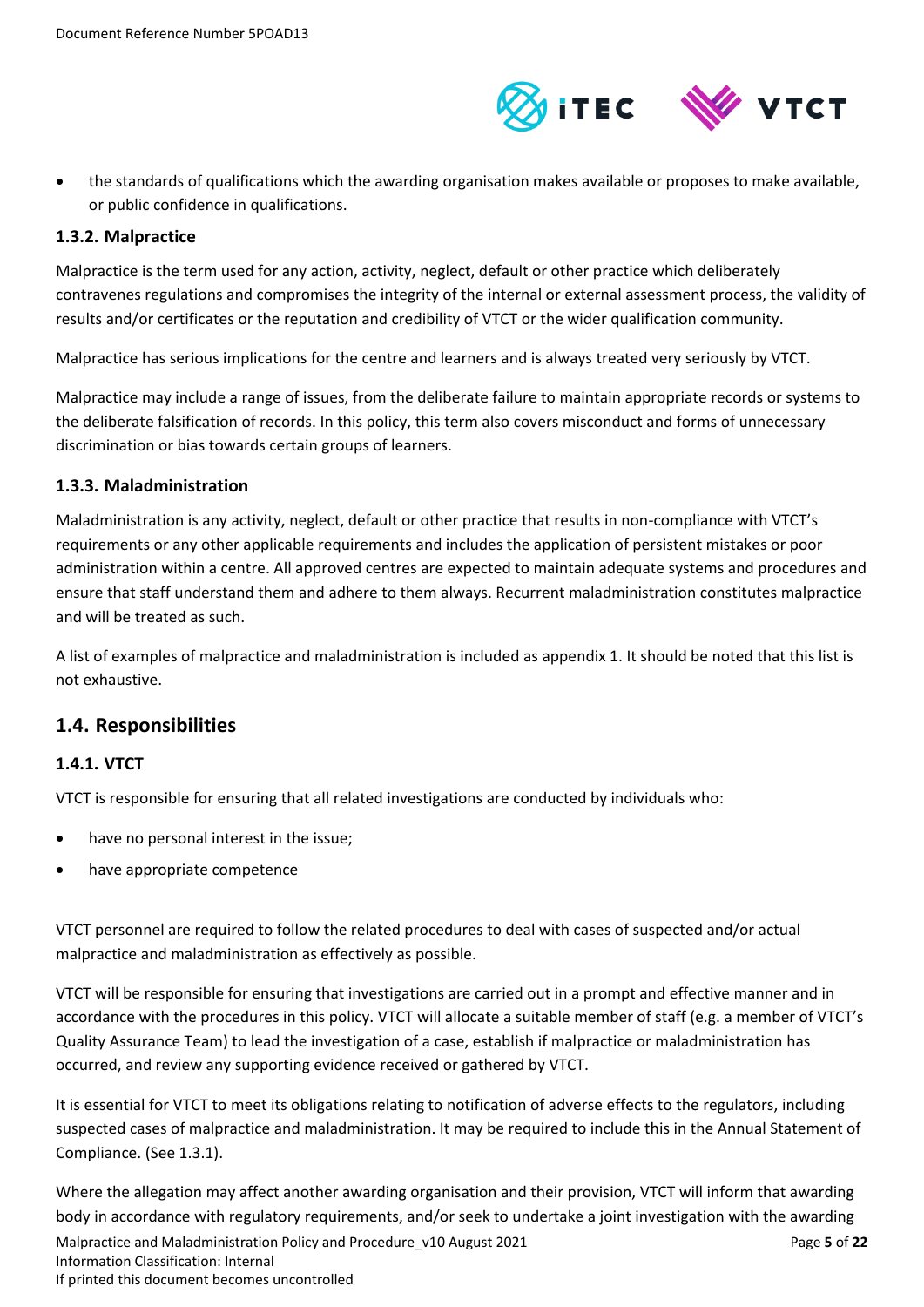

body if appropriate. If VTCT does not know the details of organisations that might be affected, the regulators will be asked to help identify relevant parties that should be informed.

Where an associated investigation leads to the discovery of a failure in its assessment process, VTCT takes all reasonable steps to:

- identify any other learner who has been affected by the failure;
- correct or, where it cannot be corrected, mitigate as far as possible the effect of the failure;
- ensure that the failure does not recur in the future.

#### <span id="page-5-0"></span>**1.4.2. Centres**

The centre agreement sets out the specific duty not to put the awarding organisation in breach of its ability to fulfil its obligations under the General Conditions of Recognition. It is therefore important that adverse effects (see 1.3.1), maladministration and/or malpractice are notified to VTCT immediately and dealt with in line with the policy and procedures.

It is also important that staff involved in the management, assessment and quality assurance of VTCT and ITEC qualifications, and learners, are fully aware of the contents of the policy and that the centre has arrangements in place to prevent and investigate instances of malpractice and maladministration.

The centre's compliance with this policy and how it takes reasonable steps to prevent and/or investigate instances of malpractice and maladministration is reviewed periodically through the-centre monitoring arrangements.

When an investigation is conducted by the centre, the head of centre must:

- ensure the investigation is carried out by competent investigators who have no personal involvement in the incident or interest in the outcome;
- ensure the investigation is carried out in an effective, prompt and thorough manner;
- ensure staff co-operate fully with the investigation, providing speedy and full responses to requests for information.

### <span id="page-5-1"></span>**1.5. Review arrangements**

This policy is reviewed annually as part of VTCT's self-evaluation activity, which considers customer and regulatory feedback and good practice guidance, changes in VTCT's practices, actions from the regulators, changes in legislation, or trends identified from previous cases.

In addition, this policy may be updated following consideration of operational feedback to ensure VTCT's arrangements for dealing with suspected cases of malpractice and maladministration remain effective.

#### <span id="page-5-2"></span>**1.5.1. Situations brought to our attention by the regulators**

Where the regulators notify us of failures that have been discovered in the assessment process of another awarding organisation, we will review if a similar failure could affect our own assessment processes and arrangements.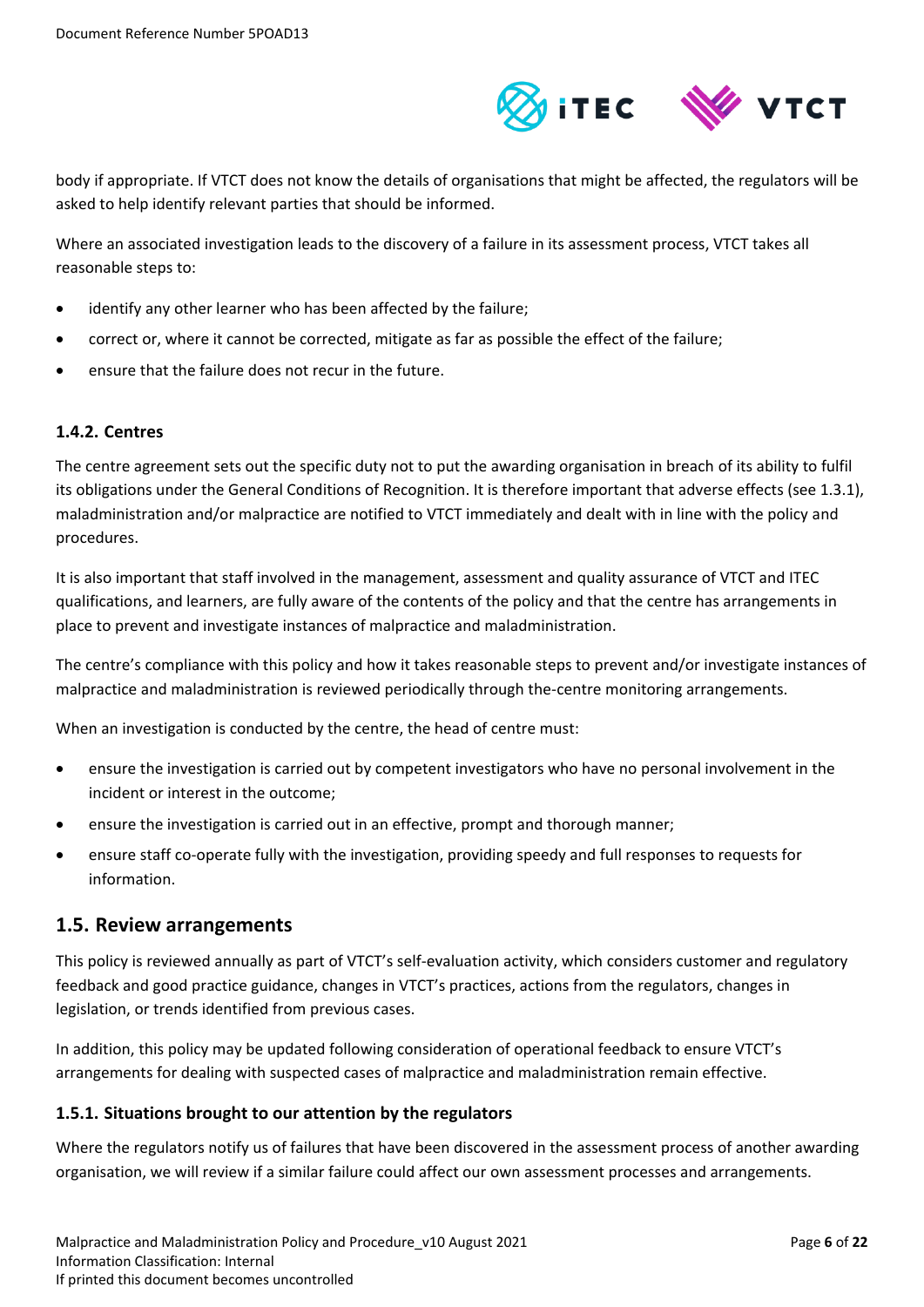

# <span id="page-6-0"></span>**2. Malpractice and Maladministration - Process**

# <span id="page-6-1"></span>**2.1. Introduction**

Centres are obliged to inform VTCT promptly of any suspected or alleged cases of malpractice or maladministration. Examples of malpractice and maladministration are included in appendix 1. It should be noted that this list is not exhaustive.

Where malpractice or maladministration is suspected or has occurred in a centre, including any assessment site or a partner organisation involved in the administration or assessment of the qualification, VTCT may suspend the centre from processing any further registrations and/or certification claims, and/or impose other sanctions immediately, pending the outcome of the investigation.

### <span id="page-6-2"></span>**2.1.1. Identifying possible or actual malpractice or maladministration**

Any person may identify a matter that they think could constitute malpractice or maladministration. This will normally be a centre employee, a learner, an awarding organisation employee, a contractor (e.g. a moderator), or an external agency (e.g. the Education and Skills Funding Agency). VTCT may identify cases of malpractice or maladministration through its routine work or in considering other matters, such as an appeal against results.

VTCT will notify the head of centre when an allegation of maladministration or malpractice is received. If the notification implicates the head of centre, the chair of the centre board will be notified.

Failure to report any suspected or actual malpractice or maladministration will result in the immediate suspension of the centre for registrations and/or certifications until a full investigation has been completed. Centres failing to report malpractice or maladministration may not have their approval status reinstated after the investigation is completed.

VTCT is responsible for each of the centres it approves and as such, the responsibility for investigating alleged irregularities normally rests with VTCT unless there are special circumstances which require the regulator(s) to be involved. VTCT must notify the regulator(s) when commencing an investigation and provide an estimated timescale for its completion.

### <span id="page-6-3"></span>**2.1.2. Anonymity and Whistle Blowing**

Sometimes a person making an allegation of malpractice or maladministration may wish to remain anonymous. An informant who is concerned that possible adverse consequences may occur if their identity is revealed to another party should notify VTCT.

VTCT will always aim to keep a whistle blower's identity confidential where asked to do so, although it cannot be guaranteed. VTCT may, for example, need to disclose an informant's identity if the matter leads to issues that need to be taken up by other parties such as the police, fraud prevention agencies or other law enforcement agencies, the courts (regarding any court proceedings) or the regulators.

The investigator(s) assigned to review the allegation will not reveal the whistle blower's identity unless the whistle blower agrees, or doing so is necessary for the purposes of the investigation. The investigator will advise the whistle blower if it becomes necessary to reveal their identity. A whistle blower should also understand that they may be identifiable by others due to the nature or circumstances of the disclosure (e.g. the party against whom the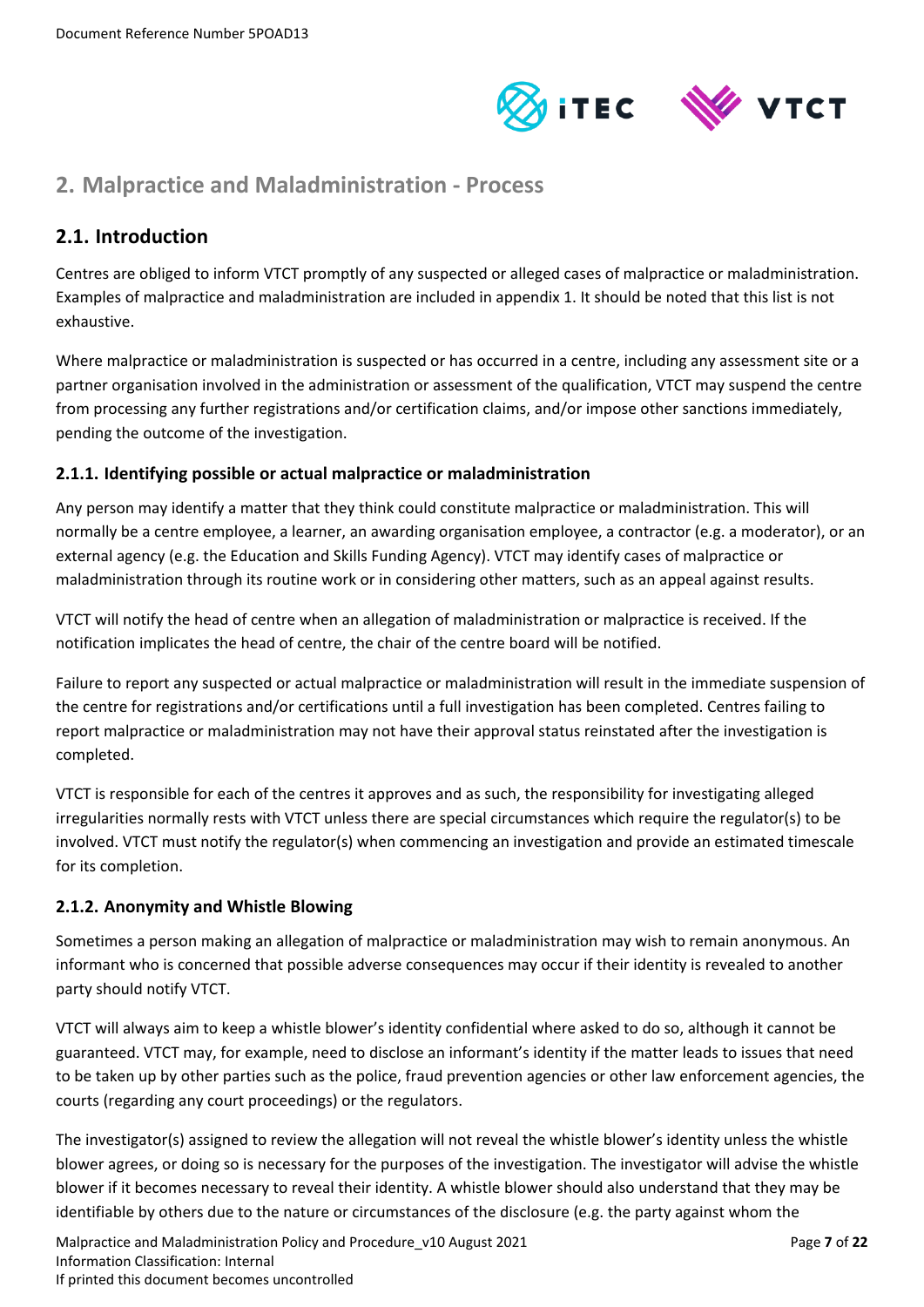

allegation is made may identify possible sources of disclosure without such details being disclosed to them). Once a concern has been raised, VTCT has a duty to pursue the matter. It will not be possible to prevent the matter being investigated by subsequently withdrawing a notification, as VTCT is obliged by the regulators to follow up and investigate all allegations of malpractice or maladministration.

In all cases the whistle blower will have the opportunity to raise with the investigators any concerns about the way the investigation is being conducted. It should be noted that VTCT will not disclose details of all the investigation activities, and it may not be appropriate to disclose full details of the outcomes of the investigation due to confidentiality or for legal reasons (e.g. action to be taken against the parties concerned). Please see the External Whistle Blowing Policy for further information in relation to whistle blowing arrangements.

#### <span id="page-7-0"></span>**2.1.3. Timescale**

Where possible VTCT aims to:

- resolve all stages of the investigation within 20 working days of receipt of the allegation;
- produce the draft investigation report within 10 working days of receipt of the allegation, or where this is produced by the centre, receive this within the same timescale;
- confirm factual accuracy of the draft report within 5 working days of its availability;
- publish the final report and actions within 5 working days of confirmation of the draft report.

If it is likely that any stage of the investigation may take longer, VTCT will advise all parties concerned of the anticipated revised timescale.

### <span id="page-7-1"></span>**2.1.4. Investigating a case of suspected or actual malpractice or maladministration**

The fundamental principle of all investigations is to conduct them in a fair, reasonable and legal manner, ensuring that all relevant evidence is considered without bias. In doing so, investigations will be underpinned by terms of reference based around the following broad objectives:

- to establish the facts relating to allegations to determine whether any irregularities have occurred;
- to identify the cause of the irregularities and those involved;
- to establish the scale of the irregularities and whether other qualifications may be affected;
- to evaluate any action already taken by the centre;
- to determine whether remedial action is required to reduce the risk to current registered learners;
- to preserve the integrity of the qualification;
- to ascertain whether any action is required in respect of certificates already issued;
- to obtain clear evidence to support any sanctions to be applied to the centre and/or to members of staff, in accordance with VTCT's Sanctions Policy;
- to identify any adverse patterns or trends.

VTCT may carry out the investigation itself or require the centre to carry this out, normally within 10 working days of the notification of the case.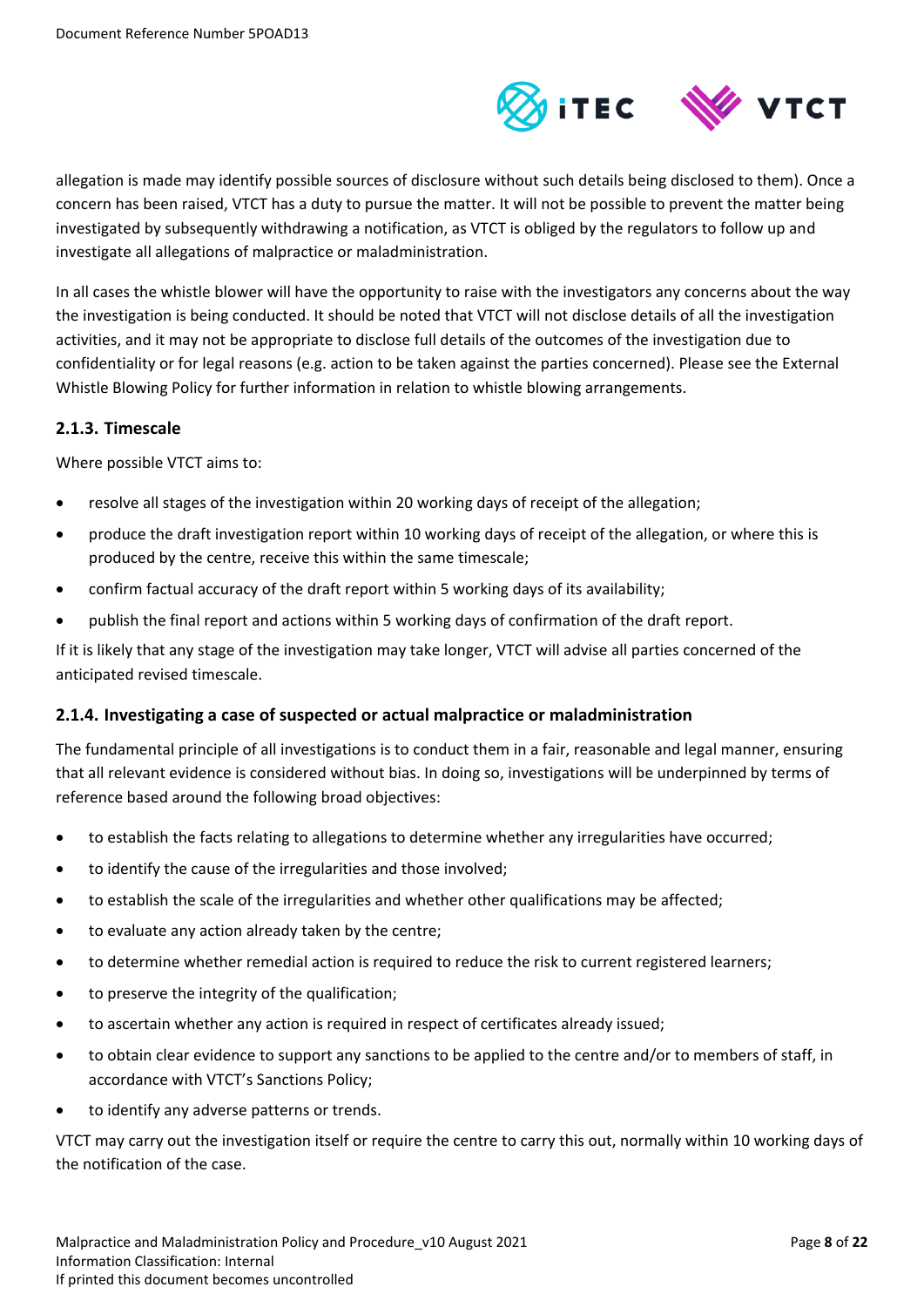

VTCT will expect all parties who are either directly or indirectly involved in the investigation to co-operate fully with the investigation. In carrying out any investigation VTCT will be sensitive to the effect on and the reputation of a centre and/or those members of staff or other individuals who may be subject to investigation. It will strive to ensure that the investigation is carried out as confidentially as possible.

The organisation/person who is the subject of the allegation will have the opportunity to raise any issues with the investigator(s) at any stage about the proposed approach and conduct of the investigation. The investigation may involve a request for further information from relevant parties and/or interviews with personnel involved in the investigation. Interviews will be recorded, dated and signed by all involved. The person(s) accused of malpractice or maladministration may choose to be accompanied in the interview by a work colleague, trade union representative or other person, and must be advised of this right in time to be able to arrange to be accompanied. Children, young people and vulnerable adults must be accompanied at the interview by an appropriate adult.

VTCT may find that the complexity of a case or a lack of co-operation from a centre means that it is not possible to complete an investigation. In such circumstances the relevant regulatory authority is consulted to determine how best to progress the matter.

#### <span id="page-8-0"></span>**2.1.5. Retention of materials**

VTCT will:

- ensure all materials collected as part of an investigation are securely kept and require the centre to do likewise;
- retain, for a period of not less than 5 years, all records and original documentation concerning a completed investigation leading to sanctions against a centre;
- retain, until the case and any appeals have been heard and for five years thereafter, all records and original documentation of an investigation leading to the invalidation of certificates, or criminal or civil prosecution.

### <span id="page-8-1"></span>**2.1.6. Use of sanctions during the investigation**

Either at notification of a suspected or actual case of malpractice or maladministration and at any time during the investigation, VTCT reserves the right to impose sanctions on the centre in accordance with VTCT's Sanctions Policy, to protect the interests of learners and the integrity of the qualifications. Any sanctions imposed will be proportionate to the nature of the allegation.

VTCT also reserves the right to withhold or invalidate a learner's and/or cohort's results for all the VTCT and ITEC qualifications and/or units they are studying at the time of the notification or investigation.

Exceptionally, the regulator(s) may need to take over an investigation. In such circumstances the regulator(s) will provide a written instruction to VTCT informing them of this requirement and its reasons for taking such action.

Where a member of VTCT's staff is under investigation VTCT may suspend them, or move them to other duties until the investigation is complete. Throughout the investigation an appropriately appointed responsible manager will retain an overview of the work of the investigation team to ensure that due process is being followed, timescales are being maintained, and appropriate evidence is being gathered and reviewed. The appointed individual will also be responsible for liaising with and keeping relevant parties informed.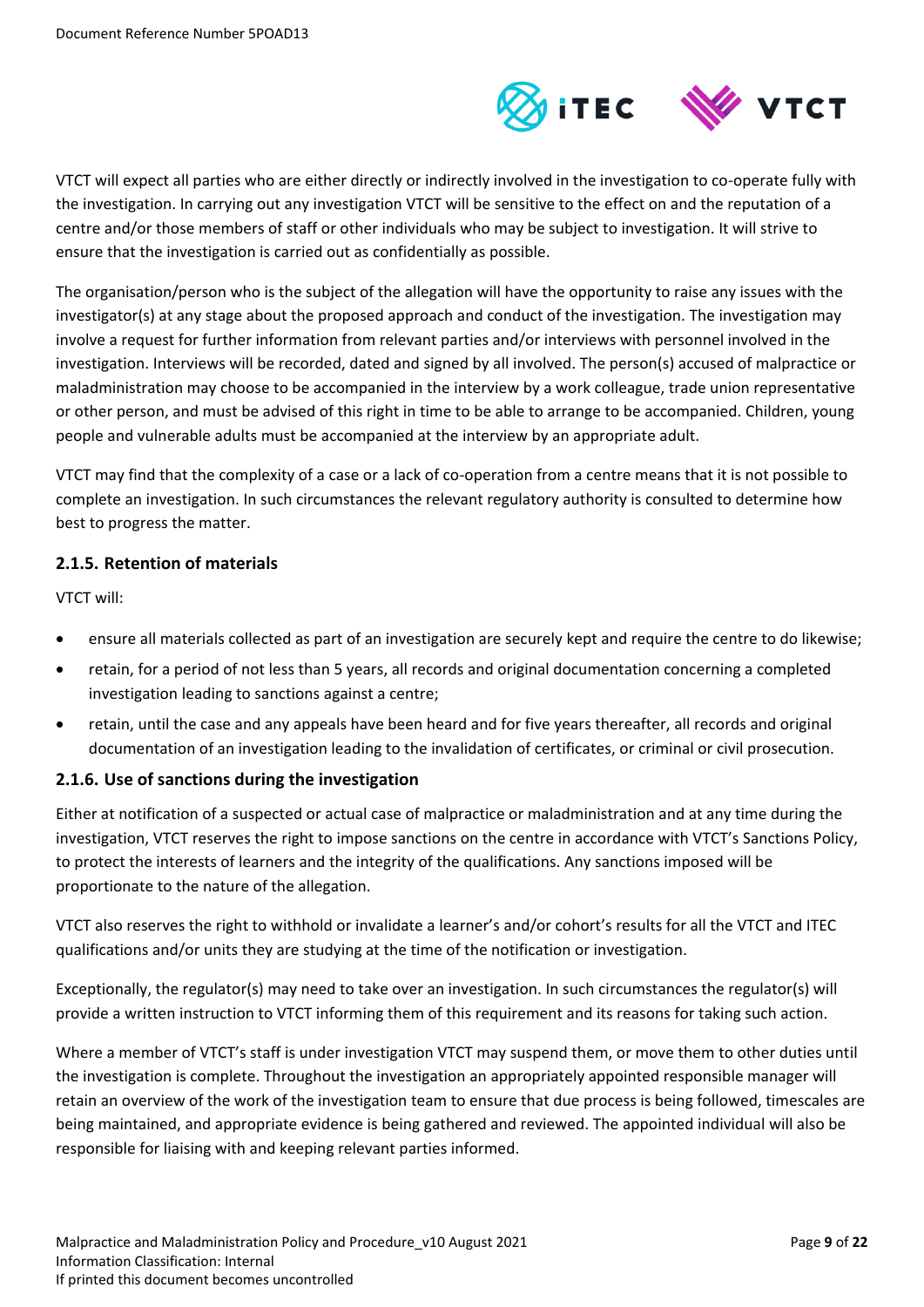

#### <span id="page-9-0"></span>**2.1.7. Investigation outcomes and actions**

If the investigation confirms that malpractice or maladministration has taken place, VTCT considers what action to take to:

- minimise the risk to the integrity of the qualification(s);
- maintain public confidence in the delivery and awarding of qualifications;
- discourage others from carrying out similar instances of malpractice or maladministration;
- ensure there has been no gain from compromising VTCT's standards.

The actions VTCT may take include:

- undertaking additional/increased visits to a centre to provide a greater level of support and/or monitoring;
- requiring specific centre staff to undergo additional training and/or scrutiny by the centre if there are concerns about their ability to undertake their role effectively in the delivery of VTCT and ITEC qualifications;
- not permitting specific centre staff to be involved in the delivery or assessment of VTCT and ITEC qualifications (e.g. invigilation);
- imposing sanctions on the centre if so, these will be communicated to the centre in accordance with VTCT's Sanctions Policy together with the rationale for the sanction(s) selected;
- taking appropriate action against a learner(s) in relation to proven instances of cheating, plagiarism or fraud (see the Plagiarism, Cheating and Collusion process document);
- amending aspects of VTCT's qualification development, delivery and awarding arrangements, and if required, assessment and monitoring arrangements and associated guidance to prevent the issue from recurring;
- informing relevant third parties (e.g. funding bodies) of VTCT's findings in case they need to take relevant action in relation to the centre;
- carrying out additional, related investigations if VTCT suspects the issue may be more widespread at the centre and/or exist at other centres.

In proven cases of malpractice and/or maladministration by a centre, VTCT reserves the right to charge the centre for the cost of any resits and reissue of certificates and/or additional quality assurance activities/centre monitoring visits.

VTCT must inform the regulator(s) whenever it finds evidence that a certificate may be invalid and must agree with the regulator(s) any appropriate action that may be required. Any qualification certificates are deemed invalid if any of the following are found to have occurred:

- the evidence assessed is not the learner's own work;
- the learner has not finished the qualification before the certificate has been claimed;
- the certificates have been claimed based on falsified records;
- the awarding organisation has issued certificates contrary to regulatory requirements.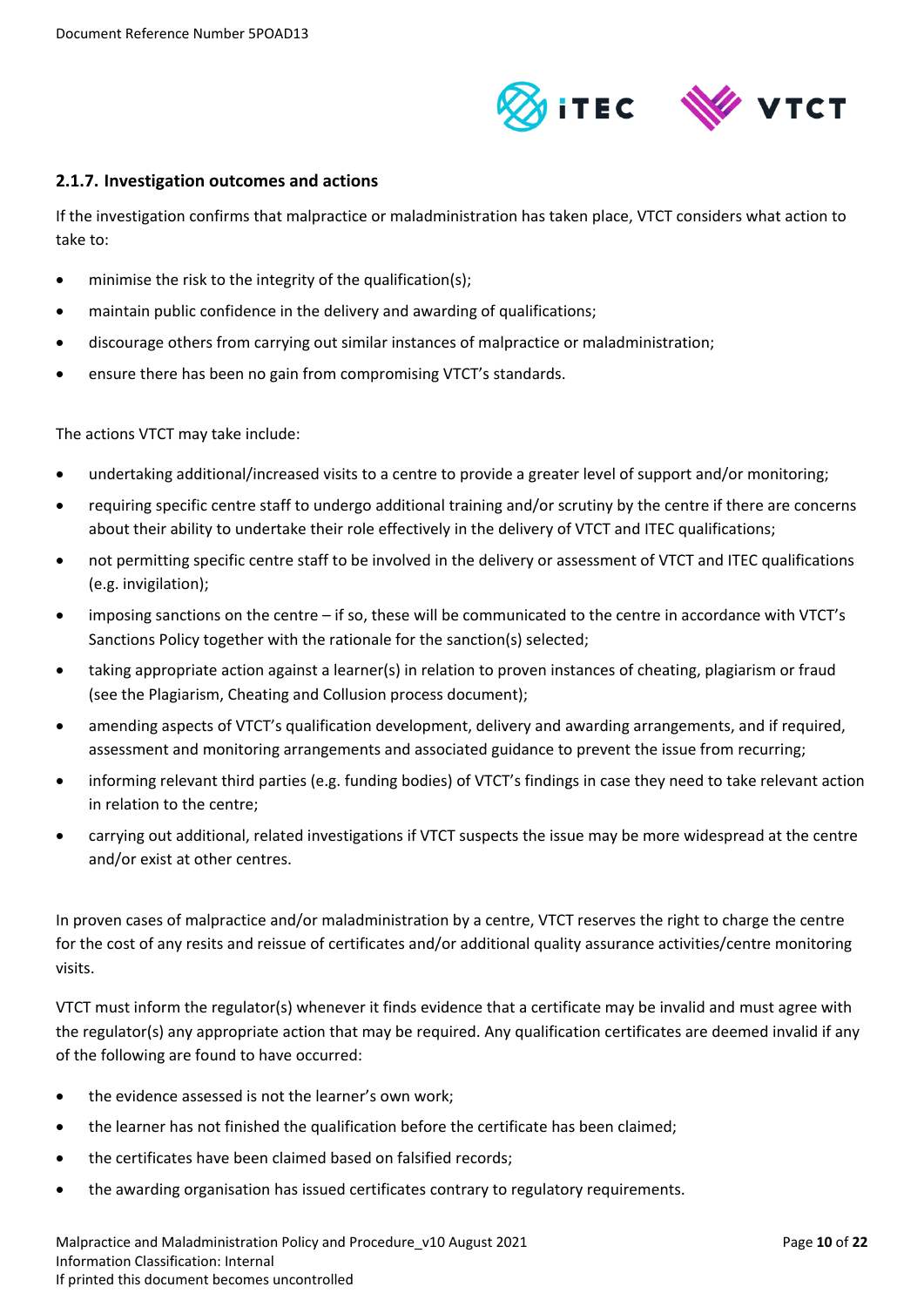

Subsequent actions to be taken will be agreed with the regulator(s) by VTCT and will be proportionate to the gravity of the malpractice or maladministration.

When the decision is taken to invalidate certificates, VTCT must ensure that the centre promptly follows the principle of seeking to protect the interests of learners as far as reasonably possible in the circumstances.

VTCT will:

- inform the centre concerned and the regulatory authorities why the certificates are invalid and any action to be taken for reassessment and/or for the withdrawal of the certificates;
- direct the centre to inform the affected learners of the action VTCT is taking and that their original certificates are invalid;
- direct the centre to return the invalid certificates to VTCT if possible;
- amend its database so that replacement of the invalid certificates cannot be issued;
- direct the centre to amend its records to show that the original awards are invalid.

### <span id="page-10-0"></span>**2.1.8. Right to appeal**

An appeal can be made against a decision or action taken/to be taken following an investigation into maladministration or malpractice. See page 15 for the related process.

## <span id="page-10-1"></span>**2.2. Process for dealing with suspected or actual case of malpractice or maladministration**

- An initial notification of suspected or actual malpractice or maladministration should be submitted to qualityassurance@vtct.org.uk no later than 2 days after the occurrence of the event. The notification must include the following information:
	- centre name and contact details of person submitting the notification;
	- learner's name and registration number (if applicable);
	- name(s) and job role(s) of centre/awarding organisation personnel involved in the case;
	- qualification(s) or service(s) affected;
	- nature of the suspected or actual malpractice or maladministration and associated dates;
	- details and outcome of any initial investigation carried out by the centre or other person involved in the case, including any mitigating circumstances;
	- declaration of any personal interest by the person making the allegation.
- Within 2 days of notification VTCT:
	- informs the head of centre in writing of the allegation, the information provided to date, the process of investigation and the possible outcomes;
	- shares with the head of centre any information in relation to the allegation and investigation that will be, or has been, shared with regulator(s) and may be shared with other relevant bodies (e.g. police);
	- draws the attention of the head of centre to the right to appeal in case the centre ultimately wishes to appeal against the outcome of the process;
	- establishes/confirms the lead contacts for VTCT and the centre for the impending investigation;
	- may direct the centre to carry out an investigation, or inform the centre VTCT will be undertaking the investigation itself;
	- clarifies the process for the investigation;

Malpractice and Maladministration Policy and Procedure\_v10 August 2021 Page **11** of **22** Information Classification: Internal If printed this document becomes uncontrolled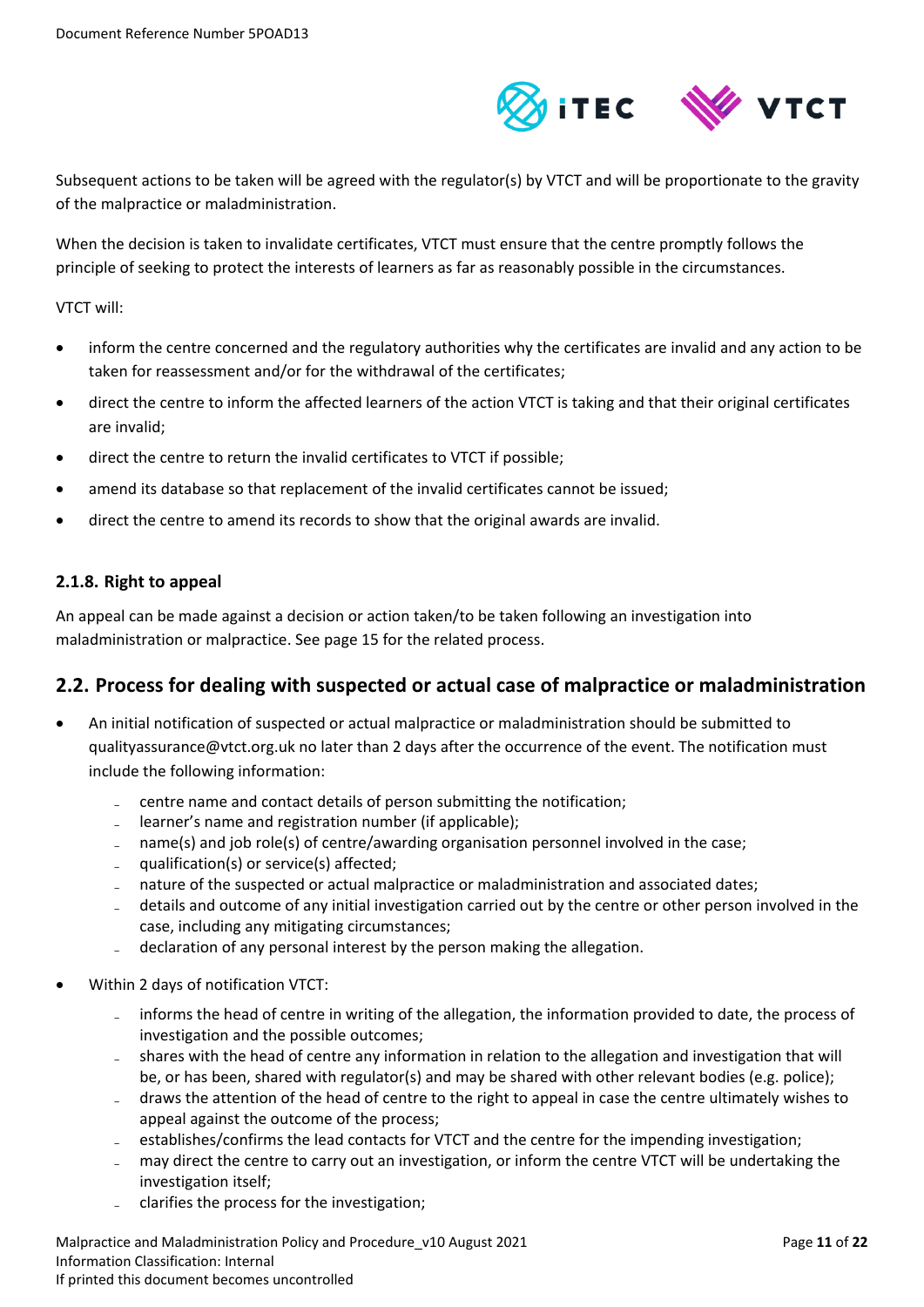

- notifies the regulators, and subsequently updates them throughout the investigation;
- may apply sanctions if deemed appropriate, pending the outcome of the investigation, and if so informs the head of centre of these.
- The centre must:
	- provide VTCT with all the requested information;
	- advise all parties implicated in the case of the allegation and possible outcomes;
	- ensure all parties involved receive a copy of the Malpractice and Maladministration Policy and Procedures and are made aware of the timescales for the investigation;
	- inform those parties of any actions taken pending the outcome of the investigation;
	- advise all parties implicated that they have the right to respond to allegations and the right to appeal against any decisions for actions against them.
- VTCT carries out its investigation, or the centre investigates if directed by VTCT for example, in the case of an allegation of collusion in an assessment.
- If the centre is directed to investigate the case, it completes its internal investigation within 10 days and submits its report to VTCT immediately upon completion. If there is a reason why this timescale cannot be met, the centre must notify VTCT immediately, giving the reason. The report should cover the points set out in this section below. A report template is available upon request.
- On receipt of the centre's investigation report, VTCT undertakes to complete its review of the report within 5 working days. If for any reason this is likely to take longer, the centre will be notified immediately. If VTCT does not agree with points of factual accuracy in the report, the centre will be notified and a record will be maintained.
- If VTCT investigates, it aims to complete this within 10 days of notification and produces a draft report summarising, in line with the objectives set out on page 9:
	- the origin of the issue or mode of discovery of the alleged irregularity;
	- $=$  where the breach, if any, occurred;
	- the facts of the case:
	- any mitigating factors;
	- with whom the responsibility for the breach lies;
	- details of the investigation;
	- the evidence provided;
	- the conclusions drawn.
- The draft report is submitted to all parties concerned to check for factual accuracy. Any subsequent amendments are agreed between the parties and VTCT.
- VTCT decides whether malpractice or maladministration has occurred.
- If VTCT has concluded that malpractice or maladministration has or is likely to have occurred, it decides upon the appropriate action to be taken, in line with its Sanctions Policy.
- If malpractice or maladministration is not found, VTCT lifts any related sanctions which have been imposed.
- VTCT produces and submits a final summary report to all relevant parties and informs them in writing of any actions to be taken and sanctions to be imposed/removed.
- VTCT submits the final report and action plan to the regulator.
- VTCT makes the final report available to other external agencies as required.

Malpractice and Maladministration Policy and Procedure\_v10 August 2021 Page **12** of **22** Information Classification: Internal If printed this document becomes uncontrolled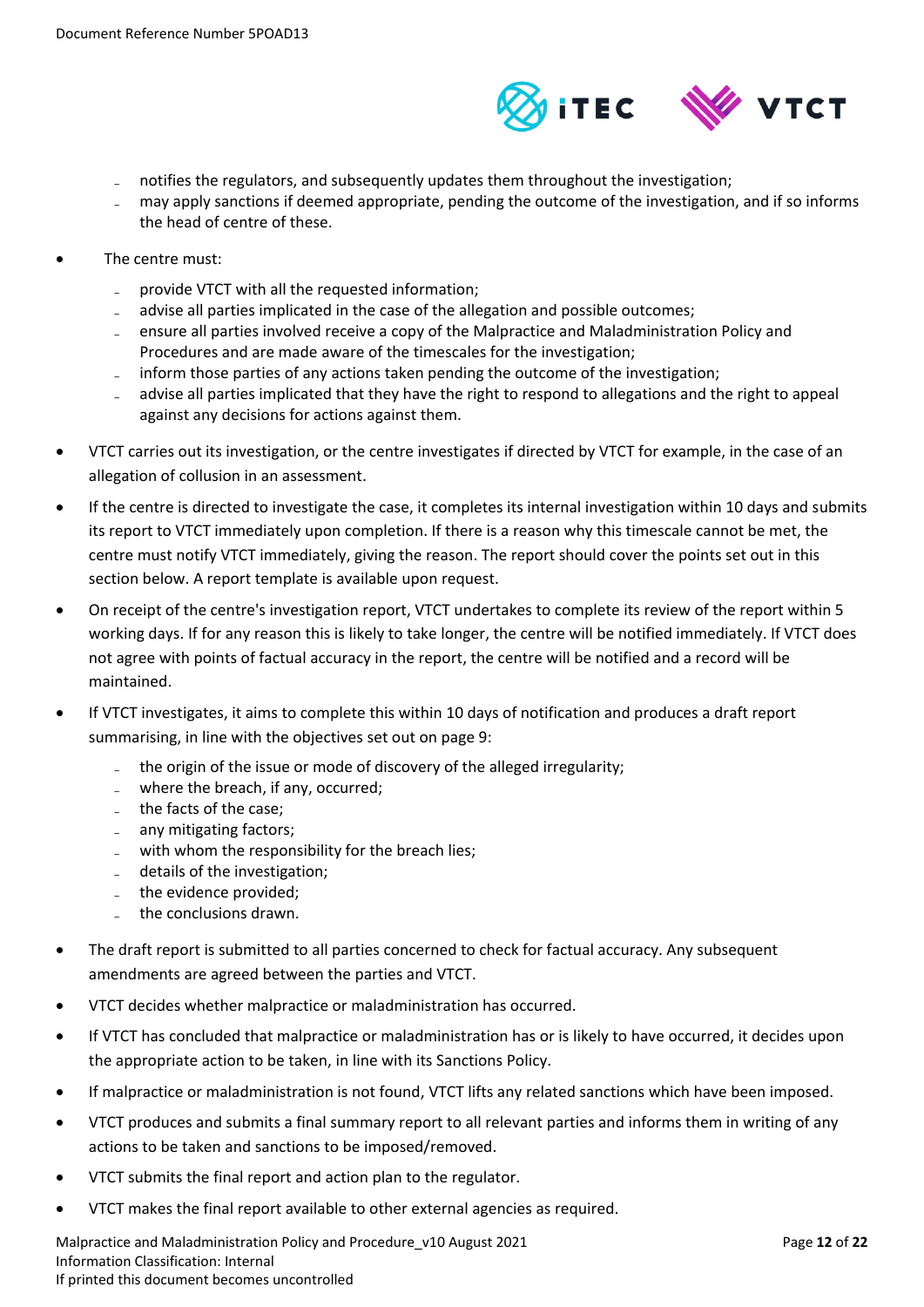

- Where an independent/third party made the original allegation, VTCT informs them of the outcome. In doing so some details may be withheld, if to disclose such information would breach a duty of confidentiality or any other legal duty.
- Where the allegation was about a member of awarding body staff or contractor, appropriate training and/or disciplinary procedures will be implemented. In some circumstances the police or other external authorities may need to be alerted.
- The centre must:
	- implement any actions require as a result of its own investigation or that carried out by VTCT;
	- retain all relevant documentation securely and in line with its own policies;
	- take actions to prevent a recurrence of the incident.
- VTCT:
	- monitors the completion of actions and/or compliance with any sanctions by the centre;
	- provides the regulators with updates and informs them when the actions have been completed;
	- supports the centre in implementing actions to be taken relating to the case and preventing recurrence;
	- retains all relevant documentation in line with data protection legislation.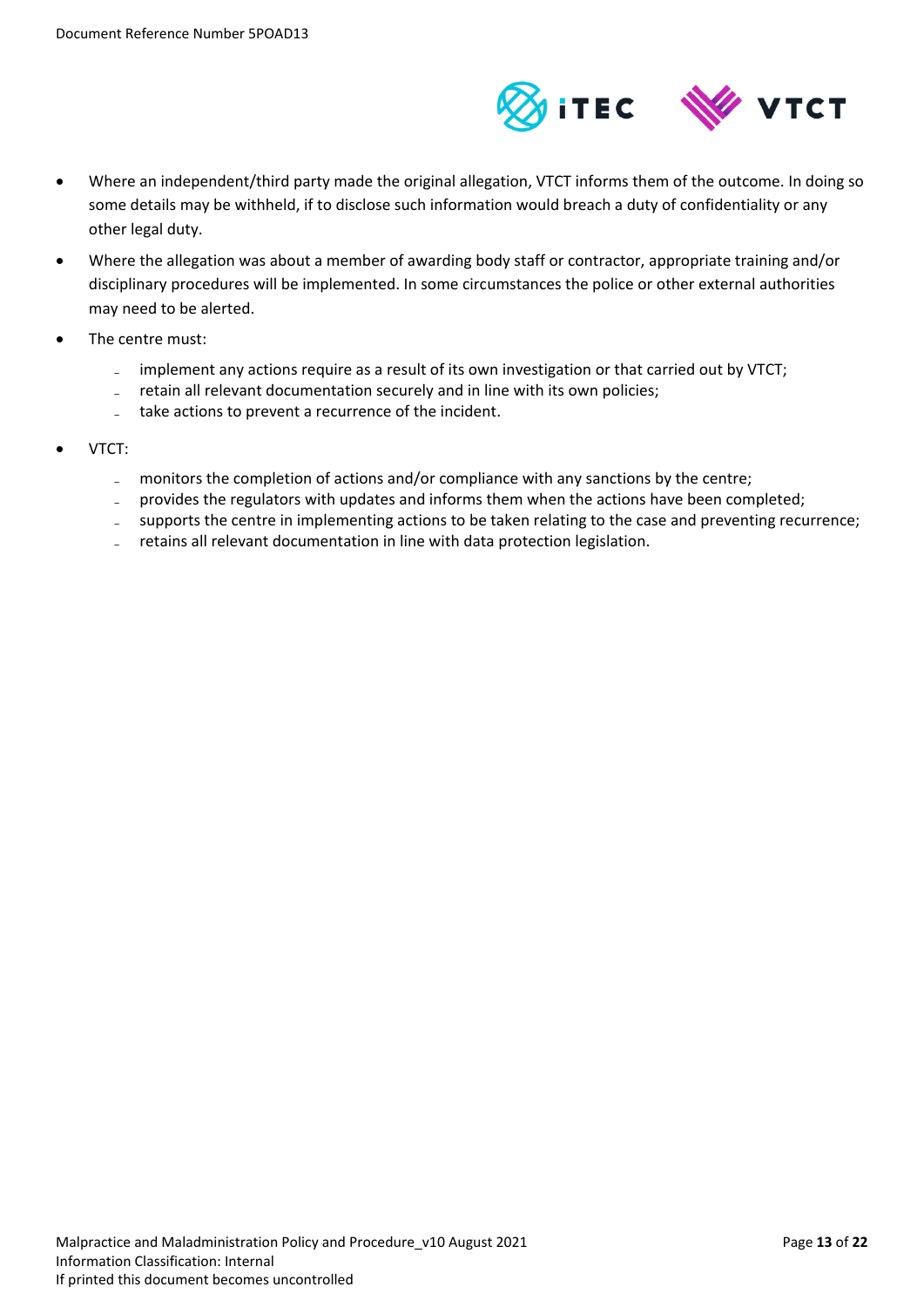



# <span id="page-13-0"></span>**2.3. Malpractice/Maladministration Investigation – Flowchart**



Malpractice and Maladministration Policy and Procedure\_v10 August 2021 Page **14** of **22** Information Classification: Internal If printed this document becomes uncontrolled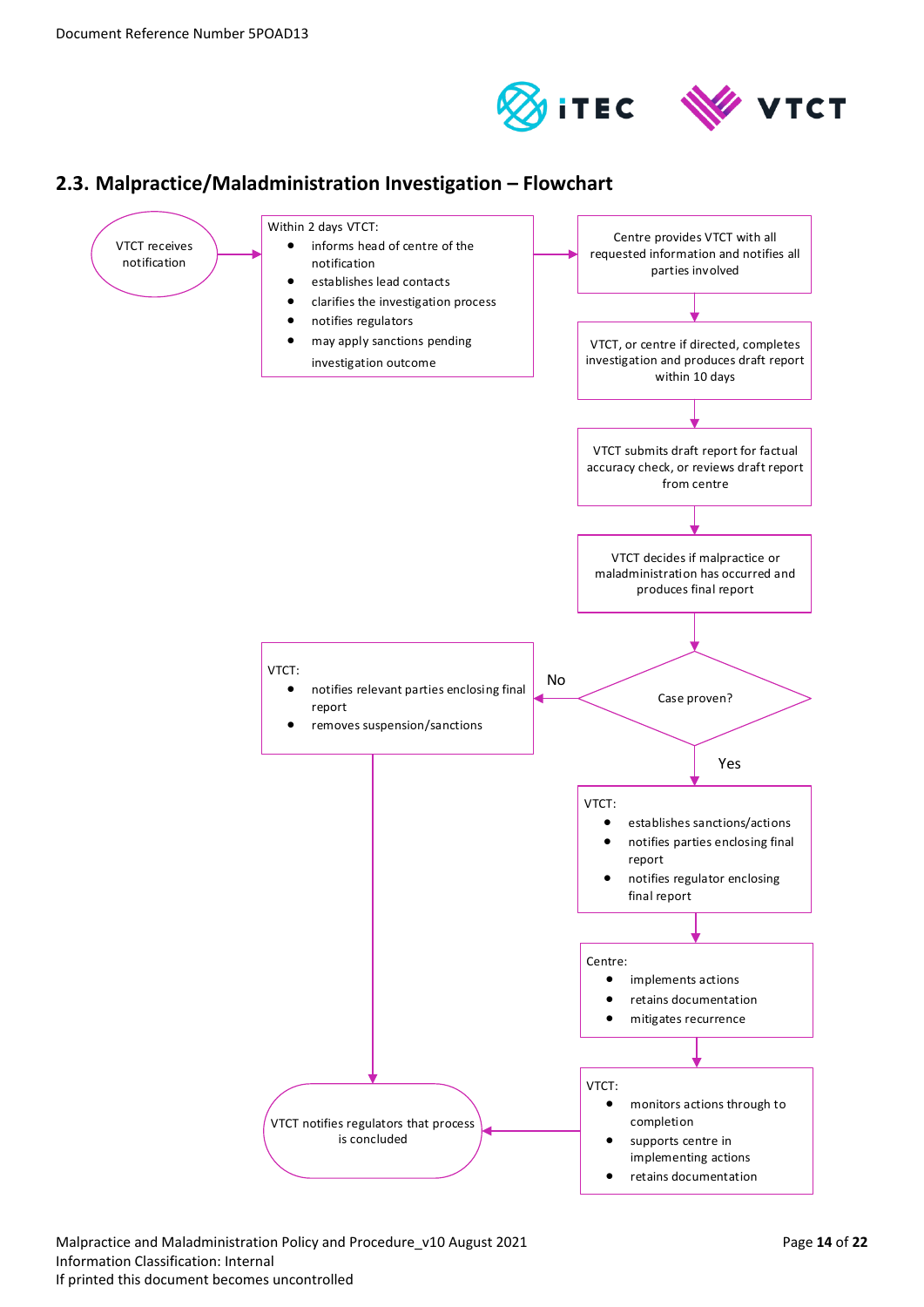

# <span id="page-14-0"></span>**2.4. Process for dealing with an appeal against a decision or action relating to malpractice or maladministration**

A centre or learner may submit an appeal against a decision or action to be taken following an investigation into maladministration or malpractice. This section sets out the process to be followed to appeal against such a decision or action. For clarity, this appeal process is separate from appeal against an assessment decision, unless an assessment decision is the subject of the appeal following an investigation into malpractice or maladministration.

- The appellant should submit a report to the Chief Academic Officer setting out the reasons for the appeal, together with any supporting evidence, as soon as possible and no later than 15 working days after the date of receipt of the decision. Please note that appeal applications without supporting evidence will not be accepted.
- The following information must be included in the appeal:
	- Centre name and number;
	- Learner name(s) and registration number(s) if relevant;
	- The affected service:
	- The name of the qualification involved;
	- Details of any investigation carried out relating to the issue;
	- The appellant's name, position and signature.
- VTCT will:
	- consider if it will accept the appeal and notifies the appellant of this decision, normally within 10 working days of receipt of the appeal;
	- if it accepts the appeal, arrange for a panel comprising a minimum one senior manager and an independent person to review the case and come to a decision, normally within 20 working days of receipt of the appeal.
- If it is not possible to complete the review within 20 working days, VTCT will notify the appellant of the expected timescale.
- Possible outcomes are as follows:
	- the appeal is not upheld;
	- the decision has been judged to be unreasonable, and has been removed or changed;
	- ̵ procedures were judged to have not been applied consistently, properly or fairly. The subsequent decision is reviewed and revised accordingly.
- The panel's decision is final and completes the internal appeals procedures. No further appeal will be accepted.
- If an appellant wishes to take the matter further they may consider contacting the relevant regulator(s). The regulators would require evidence that the appellant had exhausted VTCT's own appeals procedure as set out above prior to taking this step.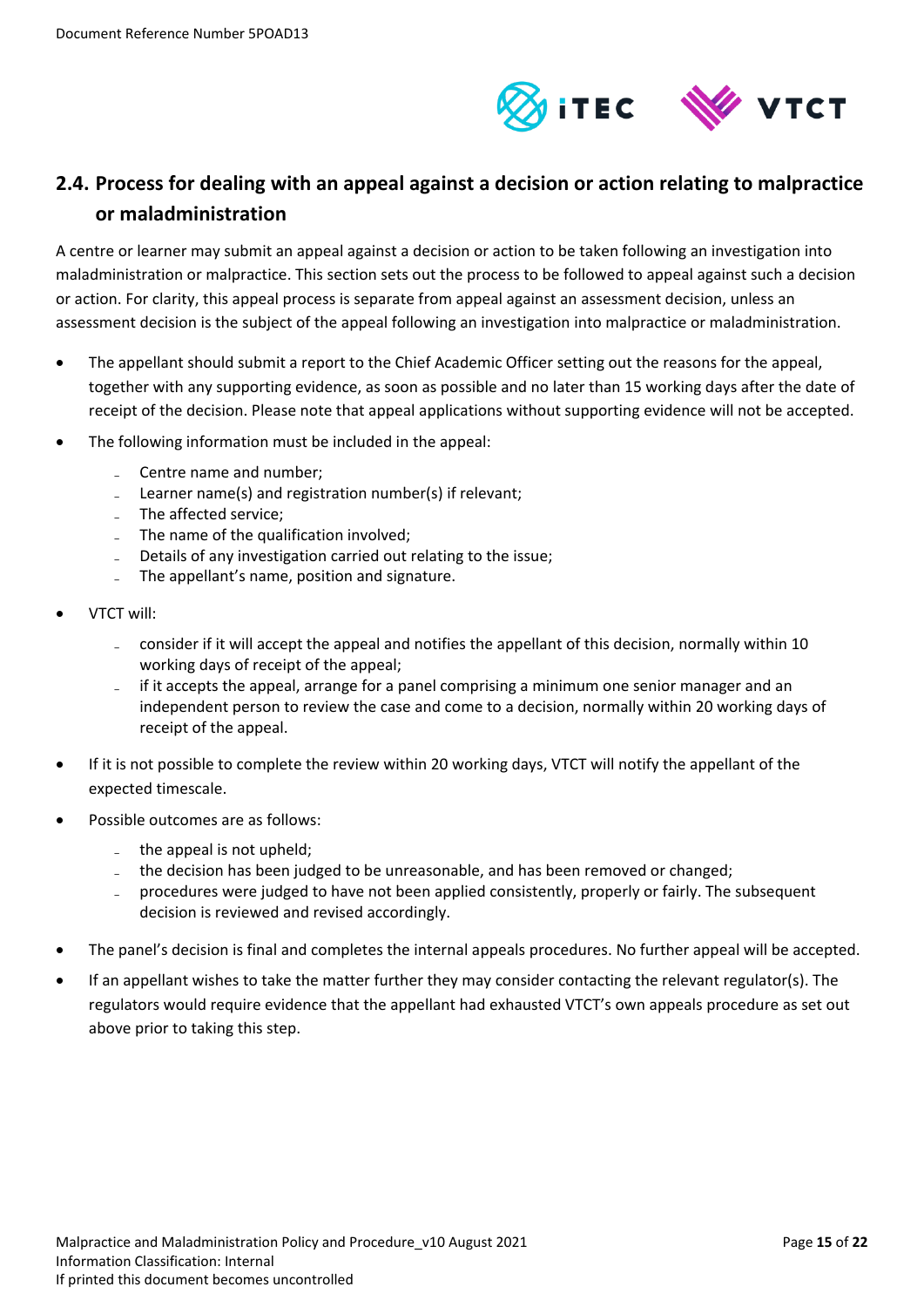

# <span id="page-15-0"></span>**3. 3. Appendix 1 Examples of Malpractice and Maladministration**

# <span id="page-15-1"></span>**3.1. Malpractice**

The following list provides examples of centre and learner malpractice. This list is not exhaustive and is intended as guidance on VTCT's definition of malpractice.

- Deliberate failure to adhere continually to VTCT's centre approval and/or qualification approval requirements or actions assigned to the centre within stated timelines;
- Denial of access to premises, records, information, learners and staff by any authorised VTCT representative and/or the regulatory authorities;
- Inadequate centre procedures for the induction of staff or any contracted person involved in the delivery of qualifications;
- Failure to carry out internal assessment, internal moderation or internal verification in accordance with VTCT's requirements;
- Deliberate failure to adhere to VTCT's learner registration and certification procedures;
- Deliberate failure to maintain appropriate auditable records, e.g. certification claims and/or forgery of evidence.
- Fraudulent claim for certificates;
- Intentional withholding of information from VTCT which is critical to maintaining the rigour of quality assurance and standards of qualifications;
- Deliberate misuse of VTCT's logo and trademarks or misrepresentation of a centre's relationship with VTCT and/or its recognition and approval status with VTCT;
- Collusion or permitting collusion in exams/assessments, e.g. allowing another learner to copy work or the unsanctioned collaboration between a learner or another individual in the production of work to be submitted;
- Learners still working towards a qualification after certification claims have been made;
- Persistent instances of maladministration within a centre;
- Deliberate contravention by a centre and/or its learners of the assessment arrangements as specified for VTCT and ITEC qualifications;
- Loss of, theft of, or a breach of confidentiality in any assessment materials;
- Plagiarism of any nature by learners and/or staff;
- Copying from another learner (including using ICT to do so);
- Personation assuming the identity of another learner or having someone assume the identity of the named learner during an assessment;
- Unauthorised amendment, copying or distributing of exam/assessment papers/materials;
- Inappropriate assistance to learners by centre staff (e.g. unfairly helping them to pass a unit or qualification);
- Deliberate submission of false information to gain a qualification or unit;
- Deliberate failure to adhere to, or attempts to circumnavigate the requirements of VTCT's Reasonable Adjustments and Special Considerations Policy;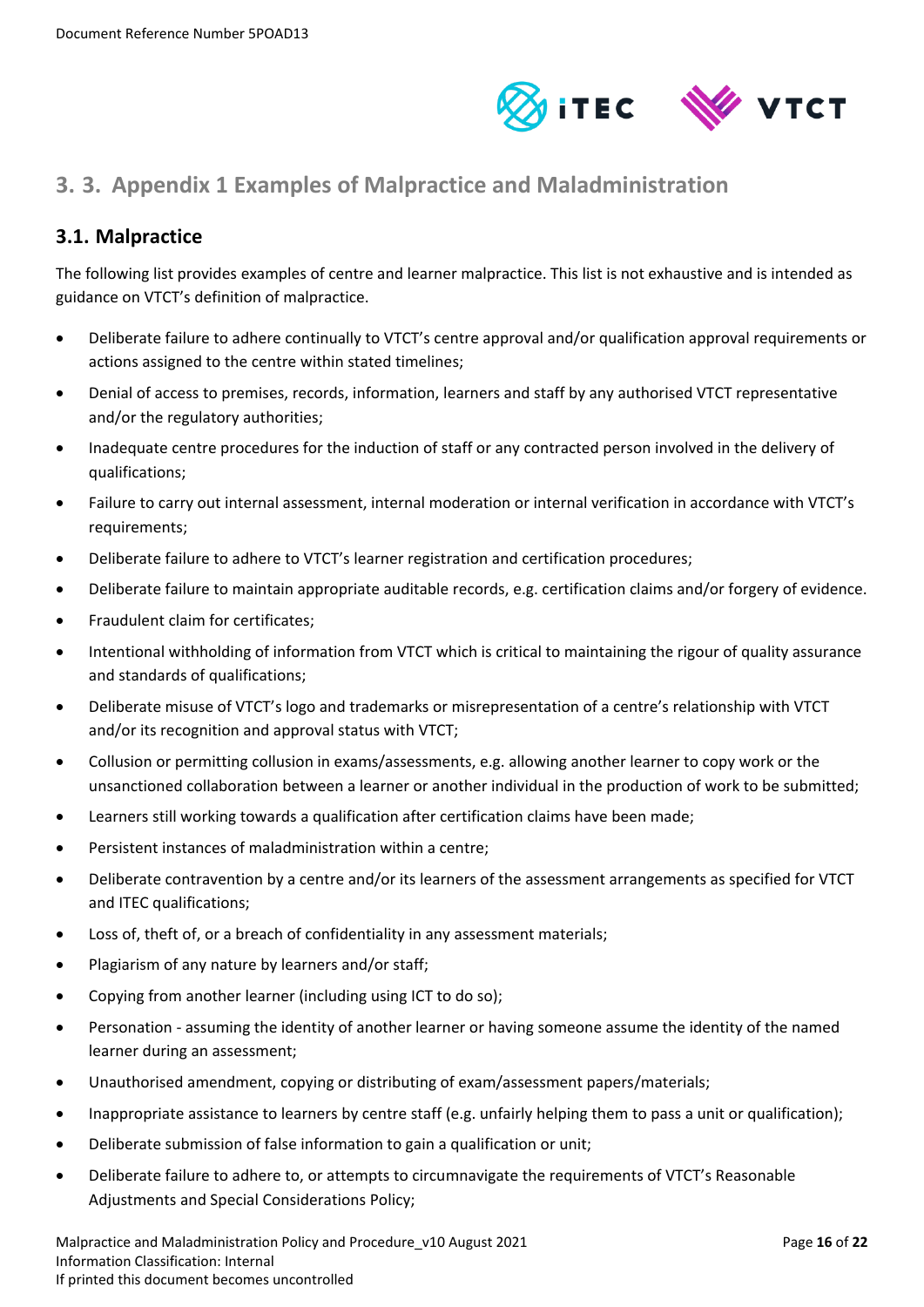

- False ID used at the registration stage;
- Creation of false records;
- Cheating;
- Cash for certificates (e.g. the selling of certificates for cash);
- Selling papers/assessment details/certificates;
- Failure to manage and prevent conflicts of interest;
- Failure to provide learners and staff, including contractors, with the knowledge of their responsibilities through policies and procedures;
- Failure to review systems, policies and procedures to ensure they remain fit for purpose;
- Centre postponement of visits by VTCT's External Quality Assurer for more than 6 months;
- Failure to carry out delivery, internal assessment, internal moderation or internal quality assurance in accordance with VTCT's requirements;
- Failure to conduct assessments or other external assessment according to VTCT's procedures or regulations;
- Inaccurate recording of learner assessment decisions leading to invalid claims for certification;
- Deliberate falsification, fabrication or forgery of assessment evidence, records or authentication statements by centres or learners;
- Failure to retain accurate learner assessment decision for the specified timescale;
- Deliberate destruction of another's work;
- Obtaining examination or assessment material without authorization;
- Introduction of unauthorised material into an assessment room, for example notes, study guides, own blank paper, personal stereos, mobile phones and other similar electronic devices;
- Obtaining, receiving, exchanging or passing on information during an assessment (or the attempt to) by any means;
- Failure to follow a centre's own malpractice and maladministration policy and/or report occurrences to VTCT;
- Tampering with learners' scripts or other assessed work after collection;
- Non-compliance with invigilation requirements during assessments;
- Failing to keep assessment papers secure prior to assessment;
- Withholding of information from VTCT, by deliberate act or omission, which is required to assure VTCT of the centre's ability to deliver qualifications appropriately.

## <span id="page-16-0"></span>**3.2. Maladministration**

The following list provides examples of centre and learner maladministration. This list is not exhaustive and is intended as guidance on VTCT's definition of maladministration.

Failure to adhere to VTCT's learner registration and certification procedures;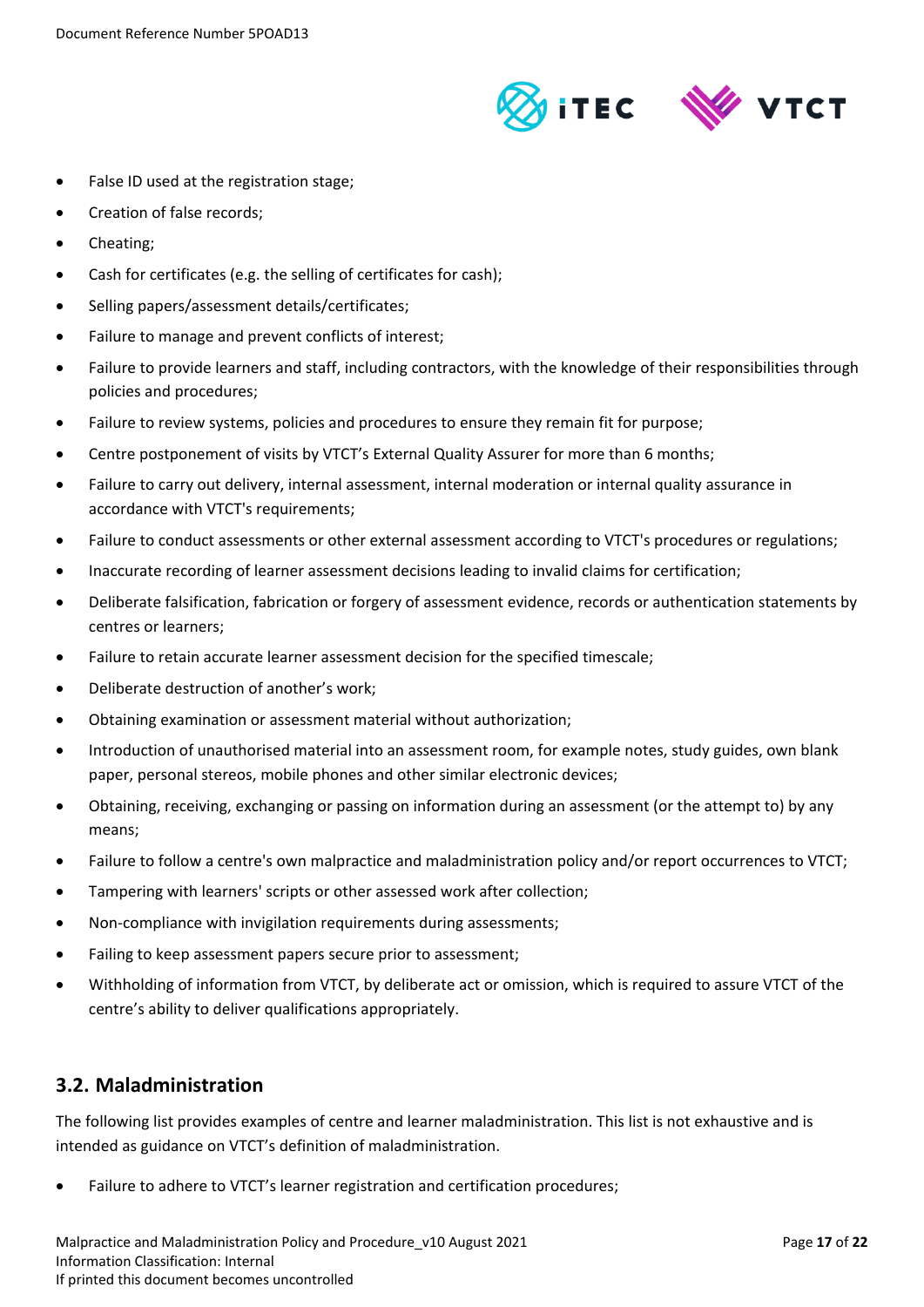

- Failure to adhere to VTCT's centre agreement and/or qualification requirements and/or associated actions assigned to the centre;
- Late registration of learners;
- Unreasonable delays in responding to requests and/or communications from VTCT;
- Inaccurate claim for certificates;
- Failure to maintain appropriate auditable records, e.g. certification claims;
- Misuse of the VTCT or ITEC's logo and trademarks or misrepresentation of a centre's relationship with VTCT or ITEC and/or its recognition and approval status with regard to VTCT or ITEC qualifications. VTCT may take legal action if centres fail to cooperate with reasonable VTCT requests;
- Failure to adhere to, or to circumnavigate, the requirements of VTCT's Reasonable Adjustments and Special Considerations Policy;
- Failure to adhere to VTCT policies, procedures and practices;
- Failure to adhere to VTCT financial payment terms and/or plans (whether infrequent or persistent).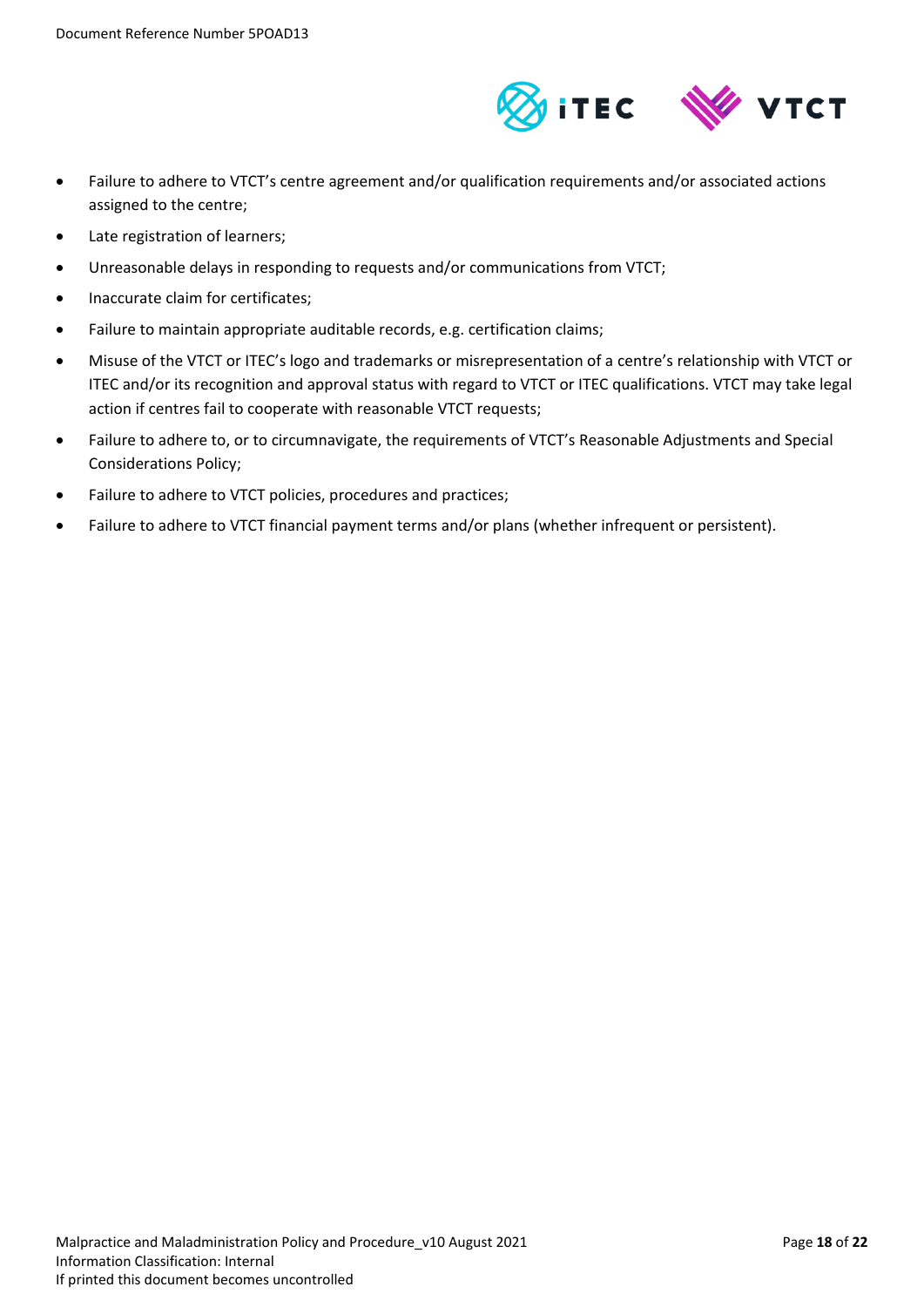

# <span id="page-18-0"></span>**4. COVID 19 Addendum**

## <span id="page-18-1"></span>**4.1. Scope**

This addendum is required to ensure that VTCT maintains clear guidance in relation to dealing with malpractice, in accordance with the Extraordinary Regulatory Framework (ERF) during the Covid-19 Pandemic.

The Covid-19 Malpractice Policy and Process will remain in place until the cessation of the Extraordinary Regulatory Framework.

## <span id="page-18-2"></span>**4.2. Arrangements**

VTCT will investigate all alleged malpractice following normal procedures outlined in the Malpractice Policy and Procedure. However, timelines indicated for dealing with individual cases may be extended due to COVID 19 (see COVID-19 Malpractice Investigation – Flowchart/Timelines below).

VTCT will prioritise alleged malpractice relating to centres in respect of the following:

- Failure by a Head of Centre submit the required declaration(s) when approving and submitting their Centre Assessment Grades and rank orders
- Failure by a Centre to appropriately manage any Conflicts of Interest within a Centre
- Centre Assessment Grades and/or rank orders being released to learners (or their parents/carers) prior to the issuing of results
- Unusual exam entry behavior including creating entries for learners who had not intended to enter for June 2020
- Additional unit entries for a specific qualification without discussion with VTCT
- A failure to submit Assessment Grades and rank orders which have been derived objectively and honestly by a group of lectures/tutors that represent the grades that learner's would have been most likely to achieve if they had sat their assessments as planned.
- A failure to submit Centre Assessment Grades and rank orders which fair and honest and without bias.
- Represent the grades that learner's would have been most likely to achieve if they had sat their assessments as planned.
- Centre staff have been unreasonably pressured into making changes to their Centre Assessment Grades and rank order judgements or making such changes themselves without reasonable grounds
- A failure to accurately report learners' completed units for vocational qualifications
- Alleged bribery in relation to awarding of specific grades to specific individuals
- The submission of inauthentic evidence which is identified by External Quality Assurance processes

This list not exhaustive and is in addition to the list within the main body of the Malpractice Policy and Procedure.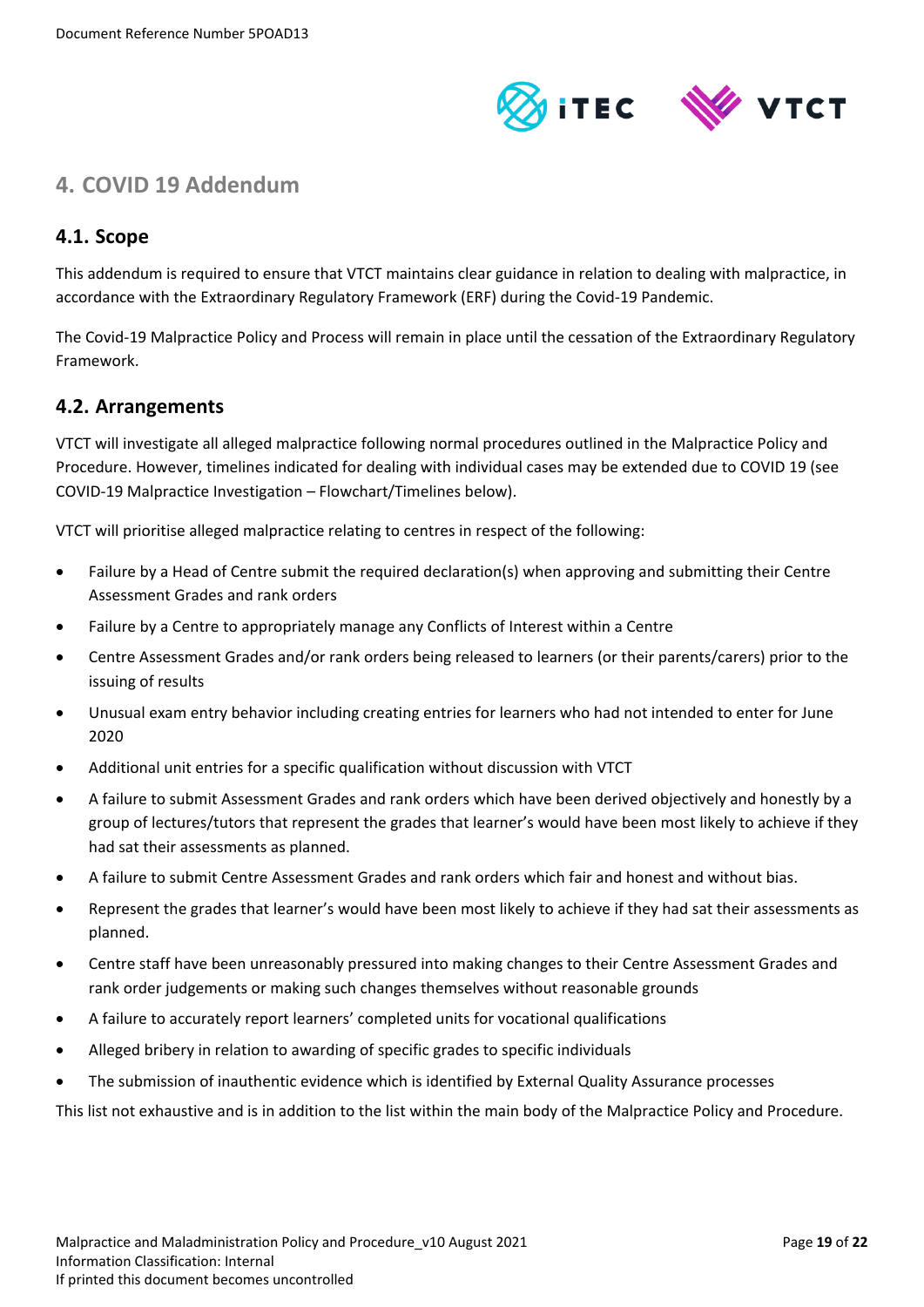



# <span id="page-19-0"></span>**4.3. Covid-19 Malpractice Investigation – Flowchart/Timelines**

#### **COVID-19 Malpractice Investigation – Flowchart/Timelines**



Malpractice and Maladministration Policy and Procedure\_v10 August 2021 Page **20** of **22** Information Classification: Internal If printed this document becomes uncontrolled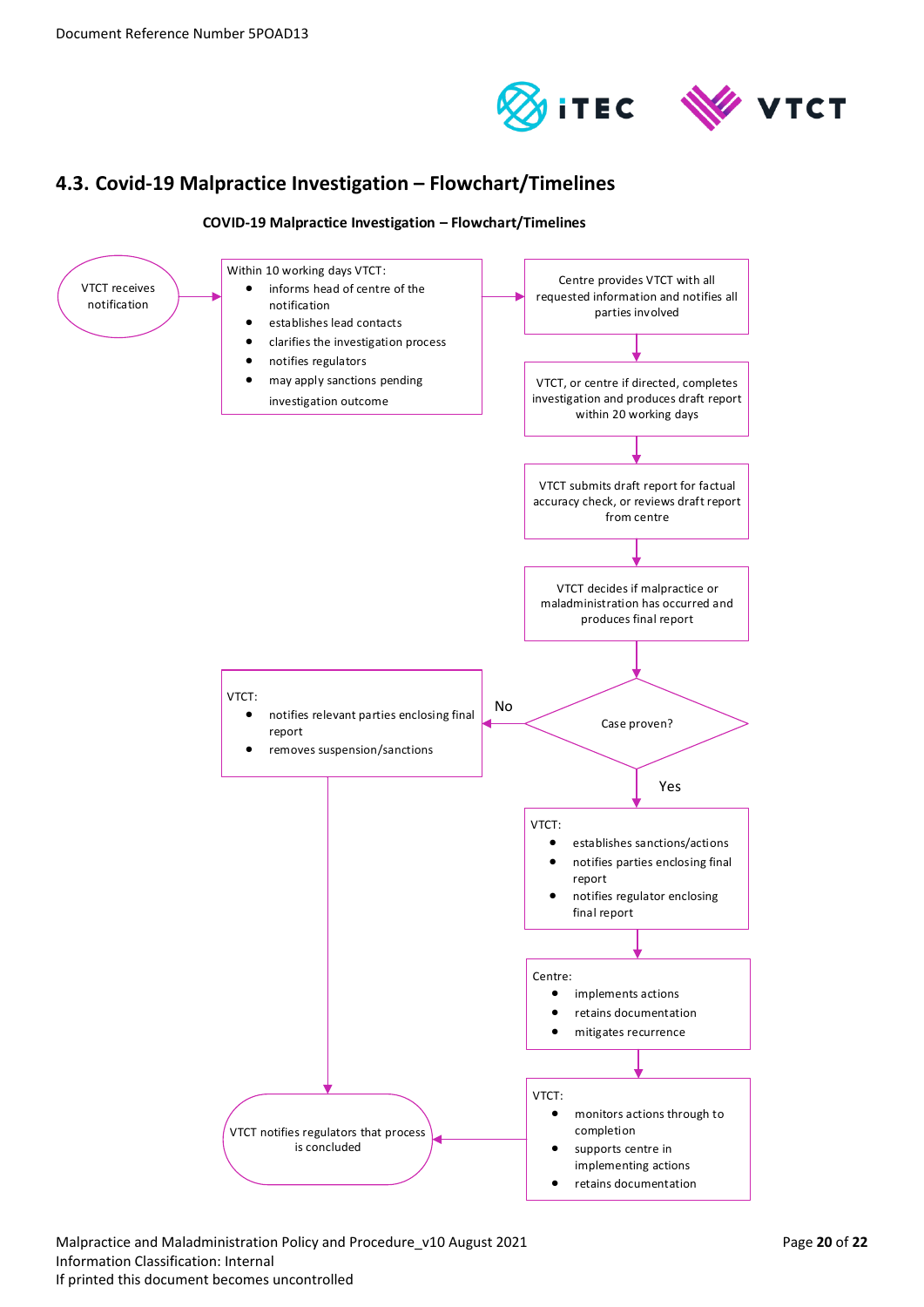

## Document amendment history page

| <b>Version</b> | <b>Document Owner</b>                | <b>Issue Date</b> | <b>Changes</b>                                                                                                                                 | Role                                        |
|----------------|--------------------------------------|-------------------|------------------------------------------------------------------------------------------------------------------------------------------------|---------------------------------------------|
|                |                                      |                   | Previously included as part of the<br>centre handbook up and including<br>Feb 2015.                                                            |                                             |
| v1             | <b>Head of Quality</b>               | 11/06/2015        | Standalone document created,<br>separated from the Centre<br>Handbook.                                                                         | <b>Quality and Processing</b><br>Manager    |
| v <sub>2</sub> | <b>Head of Quality</b>               | 19/04/2017        | Updated with new brand                                                                                                                         | <b>Quality and Processing</b><br>Supervisor |
| v2.1           | <b>Head of Quality</b>               | 27/06/2017        | Appendix added                                                                                                                                 | <b>Quality and Processing</b><br>Supervisor |
| v3             | Quality and<br>Processing<br>Manager | 14/11/2017        | Content added                                                                                                                                  | <b>Quality and Processing</b><br>Supervisor |
| V <sub>4</sub> | Quality and<br>Processing<br>Manager | 12/02/2018        | Formatted and updated to new<br>branding                                                                                                       | <b>Product Designer</b><br>(Qualifications) |
| v <sub>5</sub> | Quality and<br>Processing<br>Manager | 03/03/2018        | Reviewed in response to SQA<br>feedback and amended to ensure<br>the policy covers requirements of all<br>UK regulators in addition to Ofqual. | <b>Executive Director of</b><br>Awarding    |
| v6             | Quality and<br>Processing<br>Manager | 06/03/2018        | Removal of appendix 2 and fixed<br>formatting error                                                                                            | <b>Product Administrator</b>                |
| V <sub>7</sub> | <b>Head of Quality</b>               | 05/03/2019        | Updated formatting onto new<br>template                                                                                                        | <b>Compliance Manager</b>                   |
| v8             | <b>Head of Quality</b>               | 22/07/2020        | Added the COVID - 19 Addendum                                                                                                                  | <b>Compliance Manager</b>                   |
| v8.1           | <b>Quality Lead</b>                  | 18/03/2021        | Amendment to VTCT job titles<br>following restructure                                                                                          | <b>Quality Assurance</b><br>Administrator   |
| ν9             | Quality Lead                         | 19/03/2021        | Update to appeals                                                                                                                              | <b>Product and Regulation</b><br>Manager    |
| V10            | <b>Quality Lead</b>                  | 19/08/2021        | Amendment to publication locations                                                                                                             | <b>Quality Administrator</b>                |